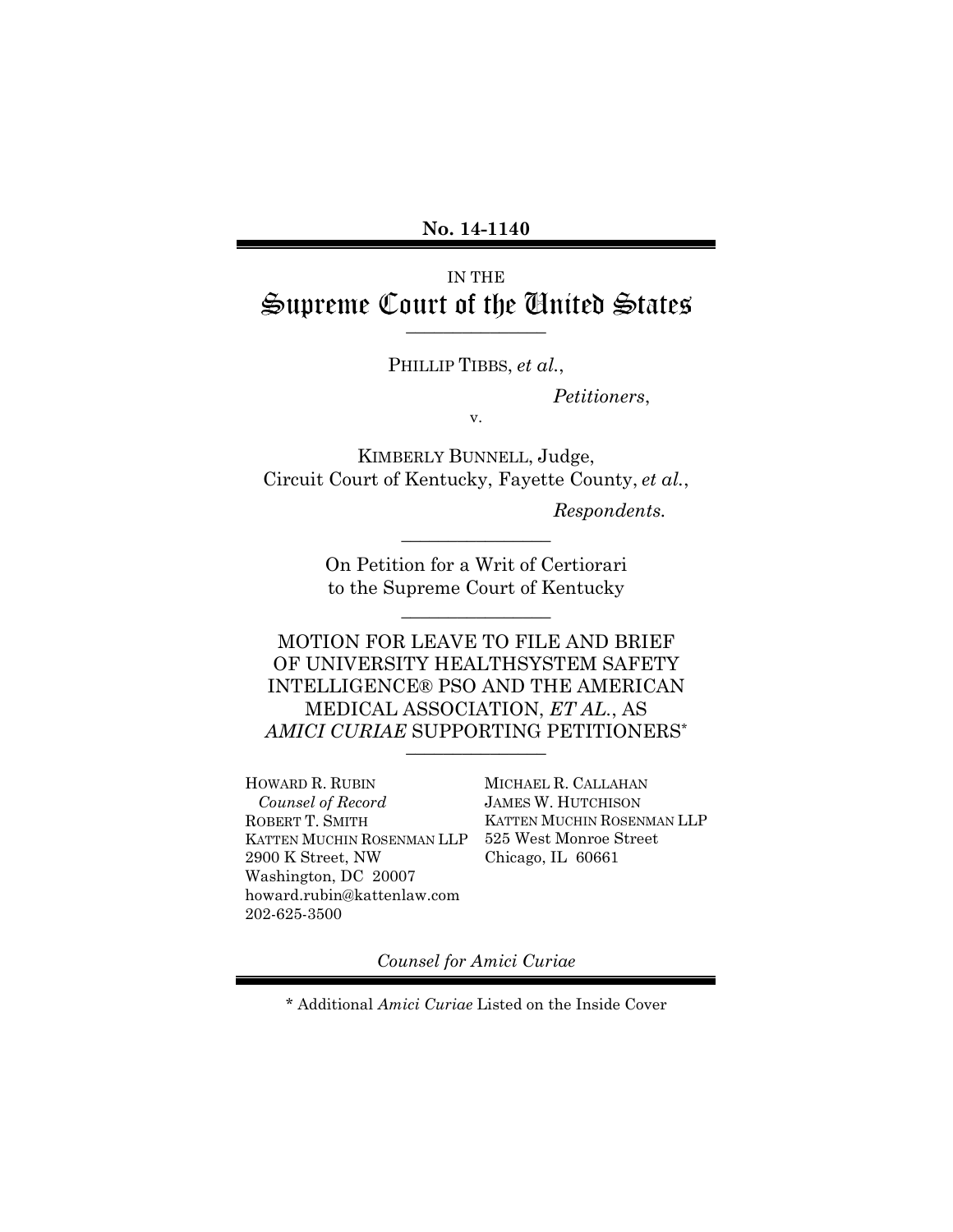#### **ADDITIONAL** *AMICI CURIAE*

Litigation Center of the American Medical Association and State Medical Societies; Kentucky Medical Association; American Data Network PSO; American Society for Radiation Oncology; Ascension Health Patient Safety Organization; California Hospital Patient Safety Organization; Child Health Patient Safety Organization, Inc.; CHS PSO, LLC; Clarity PSO; ECRI Institute PSO; MEDNAX PSO, LLC; MHA Patient Safety Organization; Midwest Alliance for Patient Safety; Missouri Center for Patient Safety d/b/a Center for Patient Safety; NC Quality Center PSO; Pascal Metrics Inc., Patient Safety Organization of Florida (PSO Florida); PsychSafe; Quality Alliance Patient Safety Organization; Quality Circle for Healthcare, Inc.; Quantros Patient Safety Center; Schumacher Group Patient Safety Organization, Inc.; Society of NeuroInterventional Surgery PSO; Strategic Radiology Patient Safety Organization LLC; The PSO Advisory, LLC; Tennessee Center for Patient Safety; UHS Acute Care PSO; Verge Patient Safety Organization; MCIC Vermont, Inc. PSO; The Johns Hopkins Hospital; Johns Hopkins Bayview Medical Center, Inc.; All Children's Hospital, Inc.; Suburban Hospital, Inc.; The Lucy Webb Hayes National Training School for Deaconesses and Missionaries d/b/a Sibley Memorial Hospital; Howard County General Hospital, Inc.; Yale New Haven Health System (Yale-New Haven Hospital, Bridgeport Hospital, Greenwich Hospital, Northeast Medical Group, and the Yale Medical Group, an affiliate of Yale University); Strong Memorial Hospital, a division of the University of Rochester; George Washington University Hospital; Tampa General Hospital; and The Regents of the University of California on behalf of its UC Davis, UCSF, UC Irvine, UCLA and UC San Diego Health Systems.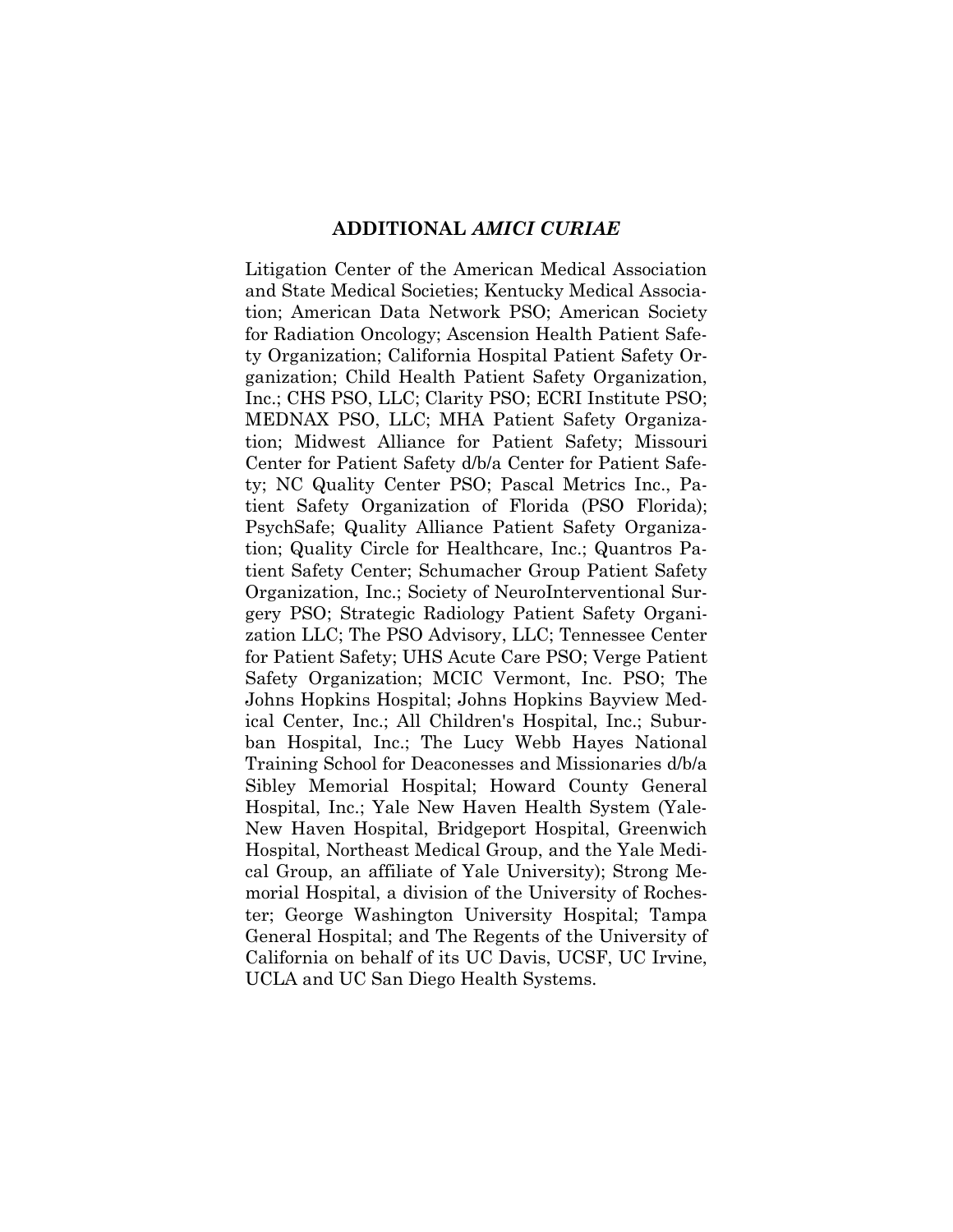### **MOTION FOR LEAVE TO FILE BRIEF AS** *AMICI CURIAE*

Pursuant to Supreme Court Rule 37.2(b), the University HealthSystem Consortium Safety Intelligence® ("UHC"), the American Medical Association, and the other proposed *amici* respectfully move for leave to file the accompanying brief as *amici curiae*  supporting the Petition for a Writ of Certiorari filed in this case. Consistent with Rule 37.1(a), the proposed *amici* provided timely notice to the Petitioners and Respondents of the proposed *amici*'s intent to file this brief. Petitioners and Respondent Kimberly N. Bunnell have consented to the filing of this brief, and those consents are on file with the Clerk. Respondent Estate of Luvetta Goff has not responded substantively to the proposed *amici*'s requests for consent, despite several attempts at securing a response.

This case involves the scope of a federal privilege provided under the Patient Safety and Quality Improvement Act of 2005, Pub. L. No. 109-41, 119 Stat. 424 (the "Patient Safety Act," which is codified at 42 U.S.C. §§ 299b-21, *et seq.*). The proposed lead *amici*, UHC, is a "patient safety organization" (PSO) within the meaning of the Patient Safety Act. 42 U.S.C. § 299b-21(4). Notably, UHC is the PSO with which the Petitioner contracted and to which the Petitioner reported the patient post-incident report that is the subject of the underlying dispute between the parties regarding the scope of the privilege provided under the Act. The remaining *amici* are other PSOs, organizations that submit protected "patient safety work product" to these PSOs, and associations that advo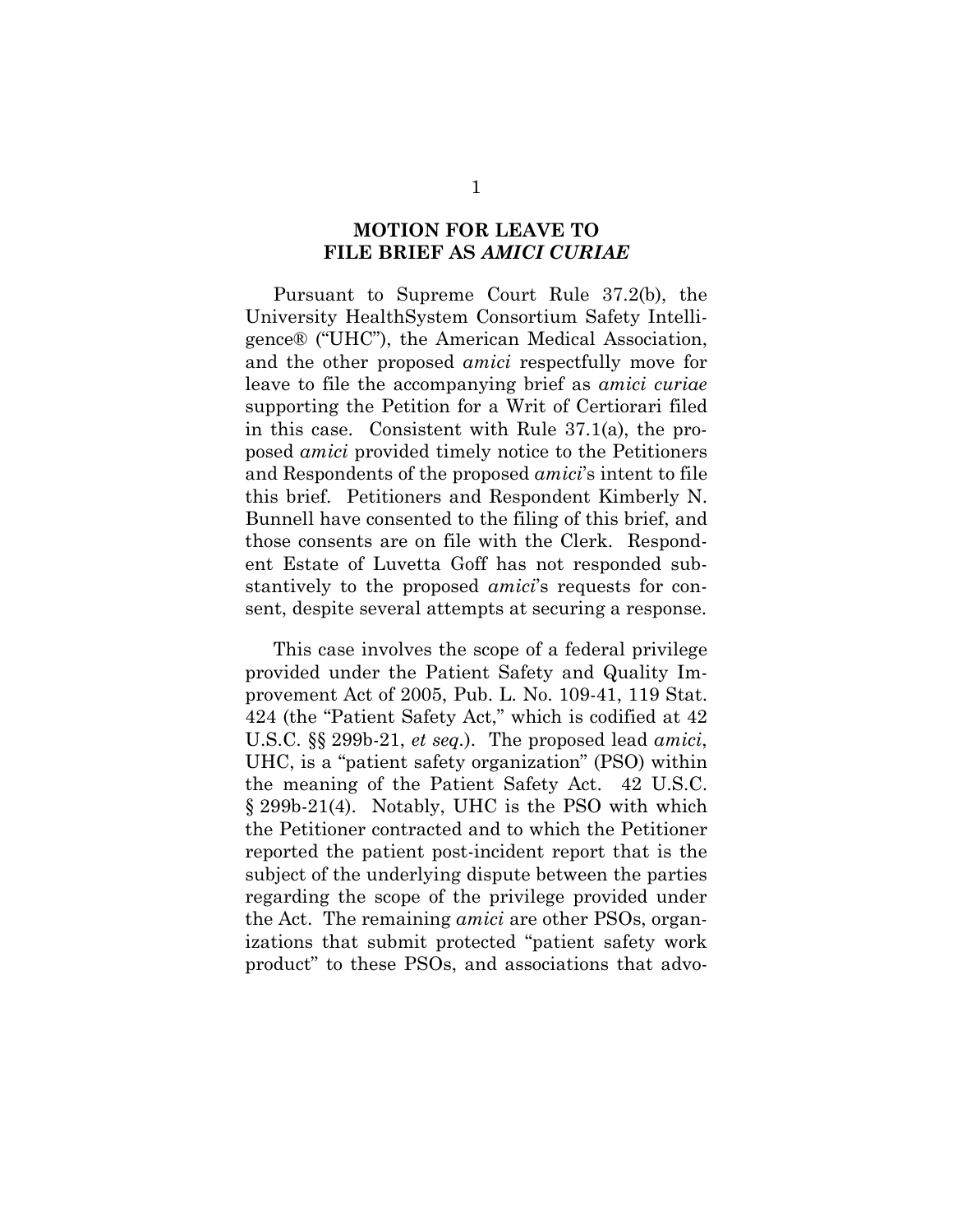cate on their behalf, including the American Medical Association.

The *amici* have a substantial interest in the outcome of this case: The decision below threatens to destroy the nationwide privilege established by Congress and thereby discourage healthcare providers from voluntarily contributing information to patientsafety databases for review and analysis, and to improve patient-safety outcomes, as contemplated by Congress through the enactment of the Patient Safety Act.

The proposed *amici* believe that the attached brief sheds additional light on the intended operation of the Patient Safety Act and the need for this Court to preserve the nationwide "patient safety work product" privilege contemplated by Congress. In light of their unique perspectives—from all sides of the collection, submission, and use of "patient safety work product"—the proposed *amici* respectfully request that the Court grant them leave to participate as *amici curiae* by filing the accompanying brief in support of the Petition for a Writ of Certiorari.

Respectfully submitted.

HOWARD R. RUBIN *Counsel of Record* ROBERT T. SMITH KATTEN MUCHIN ROSENMAN LLP 2900 K Street, NW howard.rubin@kattenlaw.com 202-625-3500

MICHAEL R. CALLAHAN JAMES W. HUTCHISON KATTEN MUCHIN ROSENMAN LLP 525 West Monroe Street Chicago, IL 60661

April 20, 2015

*Counsel for* Amici Curiae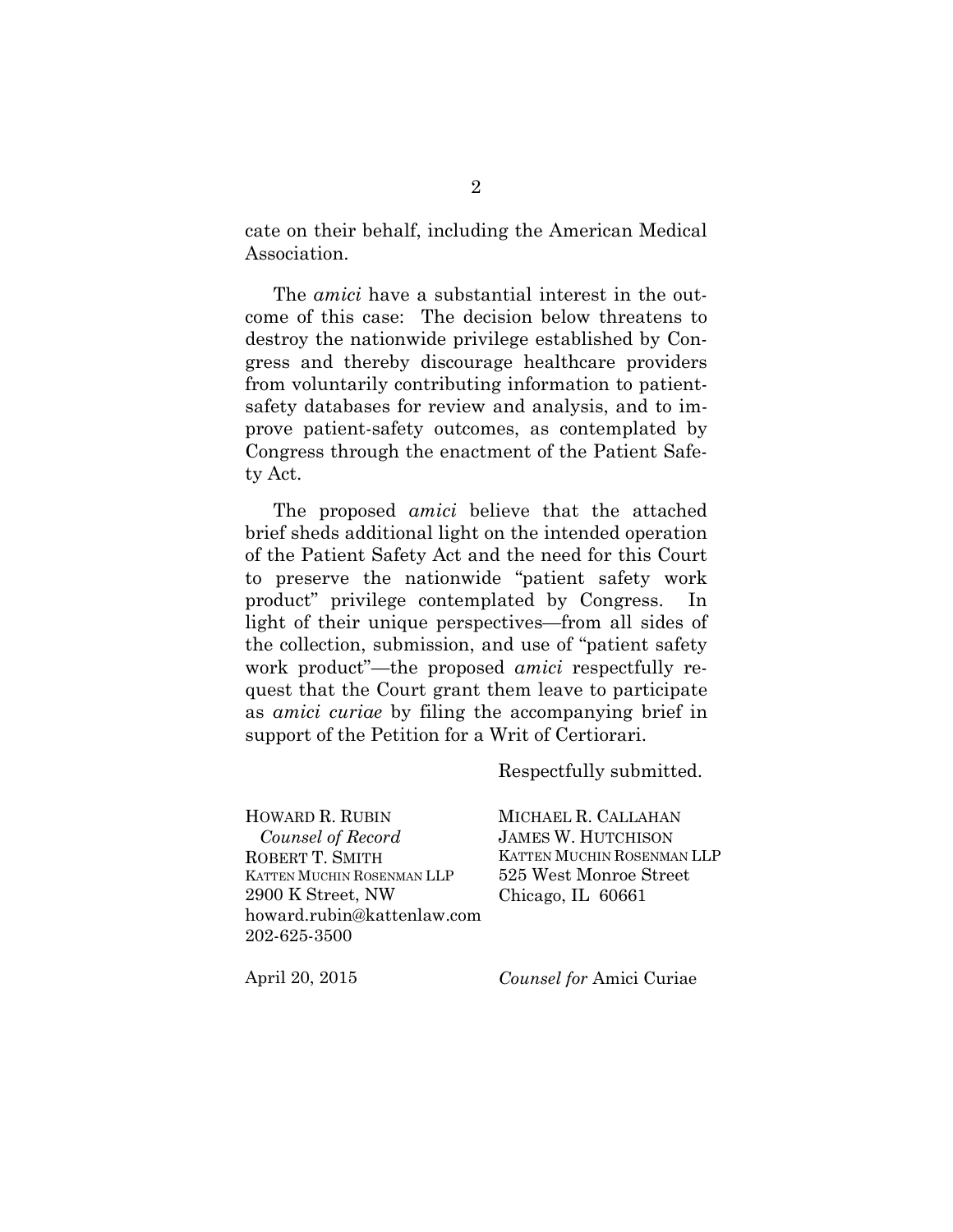# **TABLE OF CONTENTS**

| I. The Kentucky Supreme Court's Decision<br>Conflicts with and Undermines the Statutory<br>Duties and Responsibilities of Patient Safety<br>Organizations Under the Patient Safety Act, |
|-----------------------------------------------------------------------------------------------------------------------------------------------------------------------------------------|
| II. The Kentucky Supreme Court's Decision<br>Directly Undermines Industry Reform<br>Efforts, Contemplated by Congress, to<br>Reduce Costs and the Number of Patient                     |
|                                                                                                                                                                                         |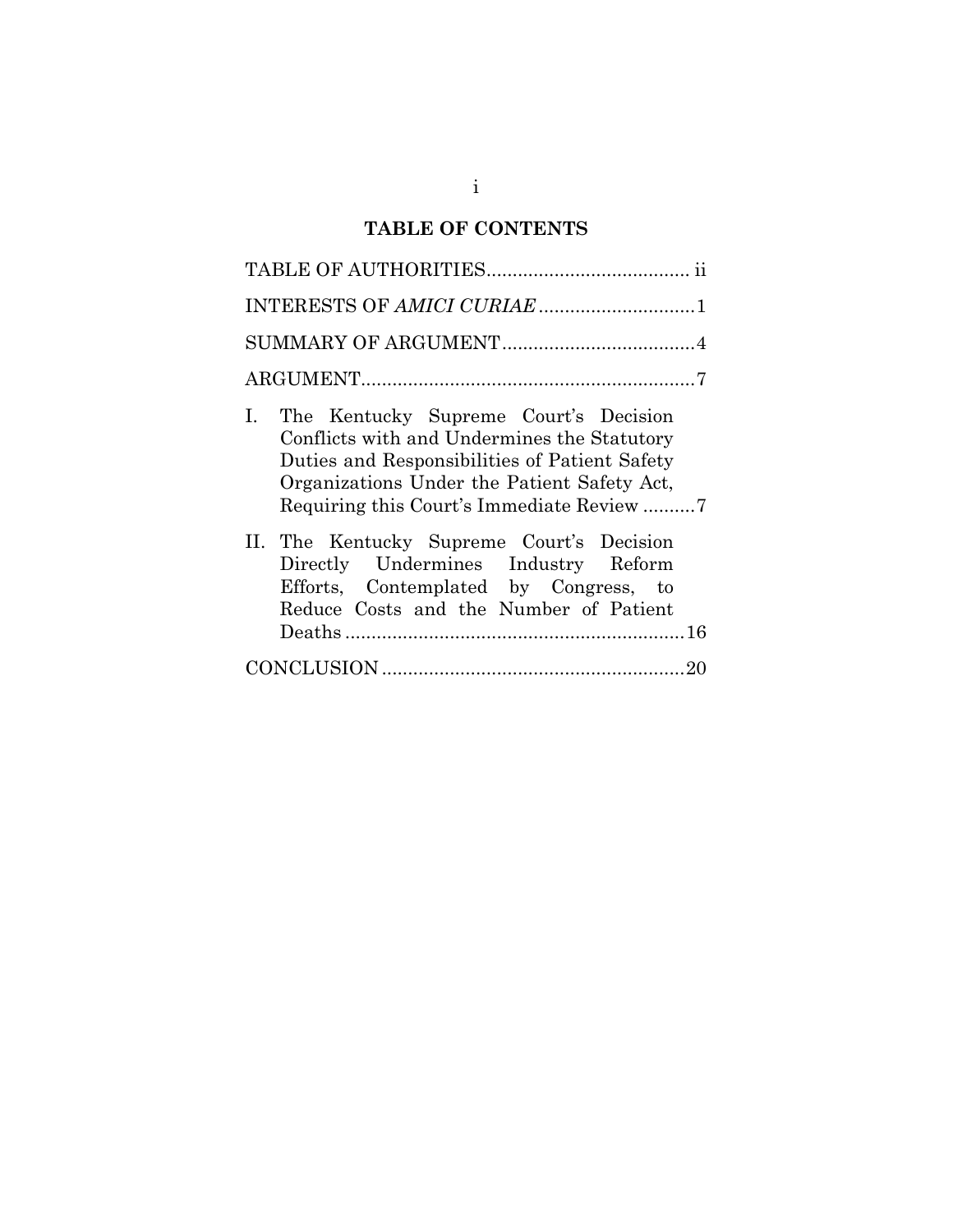## **TABLE OF AUTHORITIES**

## CASES

| Charles v. S. Baptist Hosp. of Fla., Inc., |  |
|--------------------------------------------|--|
| No. 12-CA-002677                           |  |
|                                            |  |
| Tibbs v. Bunnell,                          |  |
|                                            |  |
| 448 S.W.3d 796 (Ky. 2014)                  |  |

(*reprinted in* Pet. App. 1a-41a)..................4, 12, 13

## **STATUTES**

| Patient Protection and Affordable Care Act, Pub.<br>L. No. 111-148, 124 Stat. 119 (2010)17, 18, 19 |
|----------------------------------------------------------------------------------------------------|
| Patient Safety and Quality Improvement Act of<br>2005, Pub. L. No. 109-41, 119 Stat. 424 1         |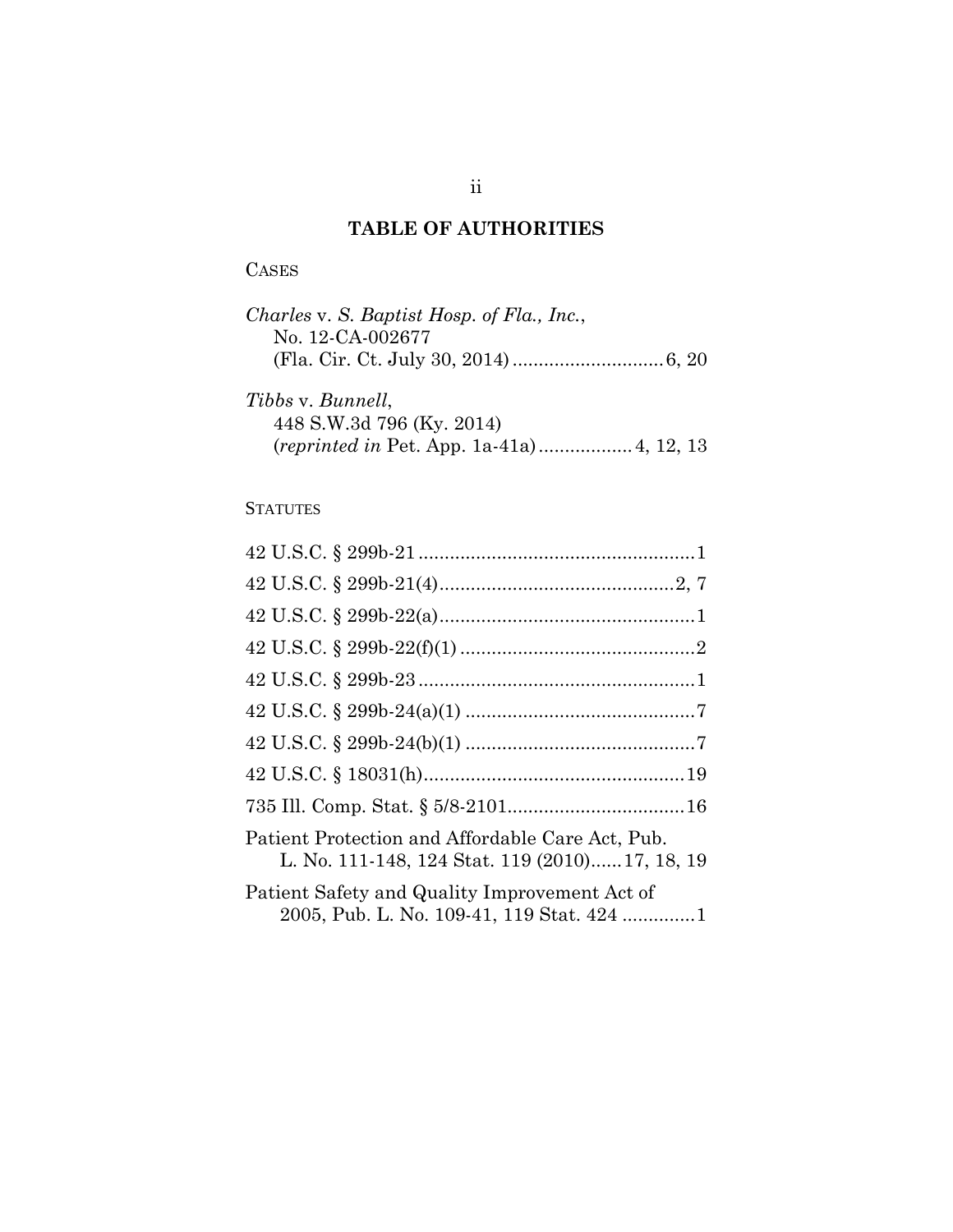#### **REGULATIONS**

| Dep't of Health & Human Servs., Patient Safety |
|------------------------------------------------|
| and Quality Improvement – Final Rule,          |
|                                                |

#### OTHER AUTHORITIES

|                                         |  |  | AHRQ, Patient Safety Organization (PSO)    |  |  |
|-----------------------------------------|--|--|--------------------------------------------|--|--|
|                                         |  |  | Program, Compliance Self-Assessment Guide, |  |  |
| www.pso.ahrq.gov/legislation/assessment |  |  |                                            |  |  |
|                                         |  |  |                                            |  |  |

- AHRQ, Patient Safety Organization (PSO) Program, Frequently Asked Questions, http://www.pso.ahrq.gov/faq (last viewed Apr. 19, 2015).....................7, 8, 9, 10
- Children's Hospital Association, Patient Safety Action Alerts, available at https://www.childrenshospitals.org/qualityand-performance/patient-safety/patient-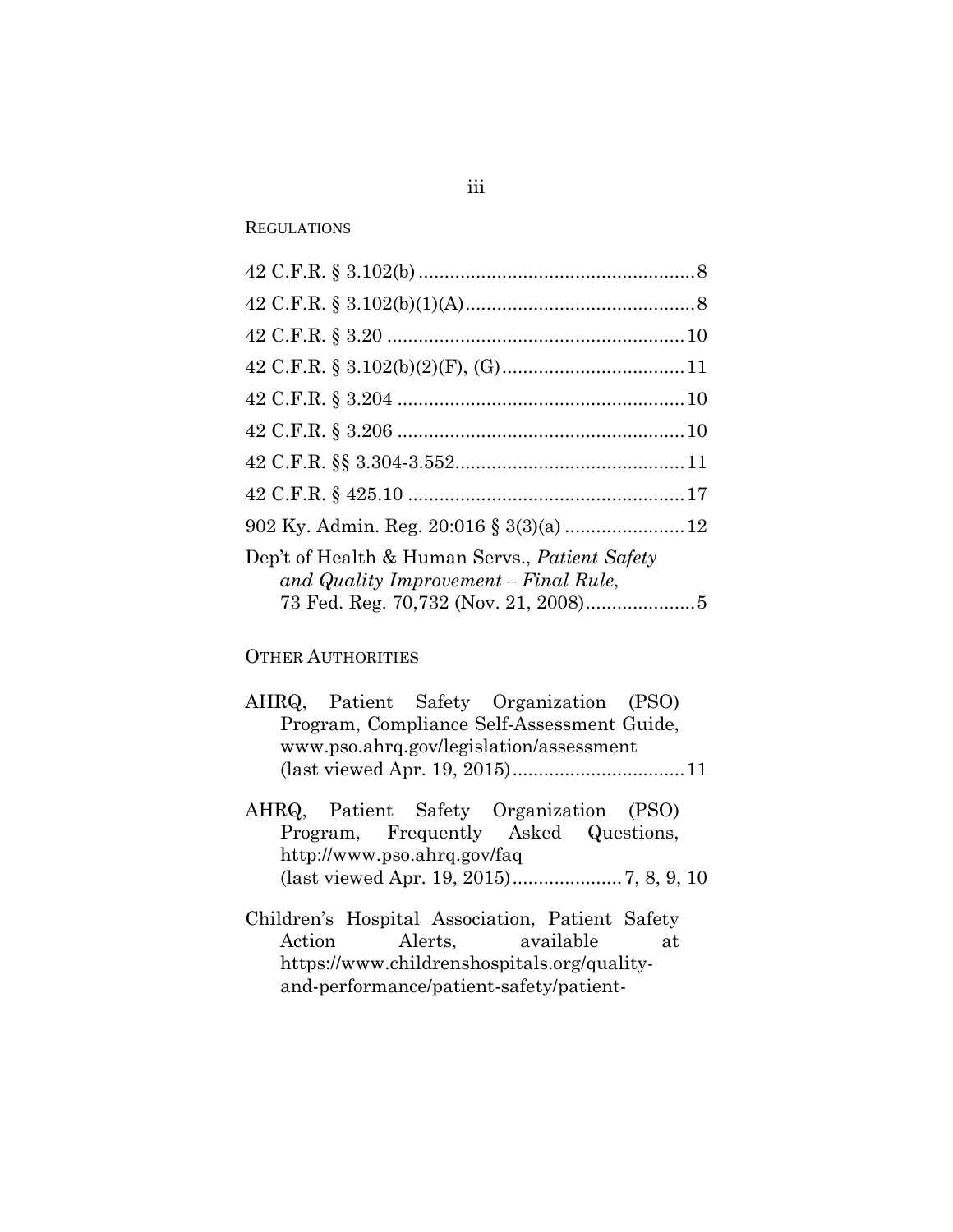| safety-action-alerts<br>(last viewed Apr. 19, 2015) 14                                                                                                                                                                                                                                                                                                     |
|------------------------------------------------------------------------------------------------------------------------------------------------------------------------------------------------------------------------------------------------------------------------------------------------------------------------------------------------------------|
| Clarity PSO, Clarity PSO Learning Series, avail-<br>at http://www.claritygrp.com/clarity-<br>able<br>patient-safety-organization/learning-<br>library/pso-learning-series                                                                                                                                                                                  |
| Dep't of Health & Human Servs., Press Release:<br>Better, Smarter, Healthier: In historic an-<br>nouncement, HHS sets clear goals and time-<br>line for shifting Medicare reimbursements<br>from volume to value (Jan. 26, 2015) (availa-<br>at http://www.hhs.gov/news/press/<br>ble<br>2015pres/01/20150126a.html)<br>(last viewed Apr. 19, 2015) 18, 19 |
| ECRI Institute, Key Learnings from ECRI Insti-<br>tute PSO, available at https://www.ecri.org/<br>resource-center/Pages/Key-Learnings-from-<br>ECRI-Institute-Patient-Safety-<br>Organization.aspx                                                                                                                                                         |
| Julia James, Health Policy Brief: Pay-for-<br>Performance, Health Affairs (Oct. 11, 2012)<br>(available at http://healthaffairs.org/<br>healthpolicybriefs/brief_pdfs/healthpolicy<br>brief_78.pdf) (last viewed Apr. 19, 2015)                                                                                                                            |
| Quantros, Safety Advisory on Pharmacy Dispend-<br>of Insulin Device, available<br>ing<br>at.<br>https://www.quantros.com/resources/quantros<br>-perspective/safety-advisory-on-pharmacy-                                                                                                                                                                   |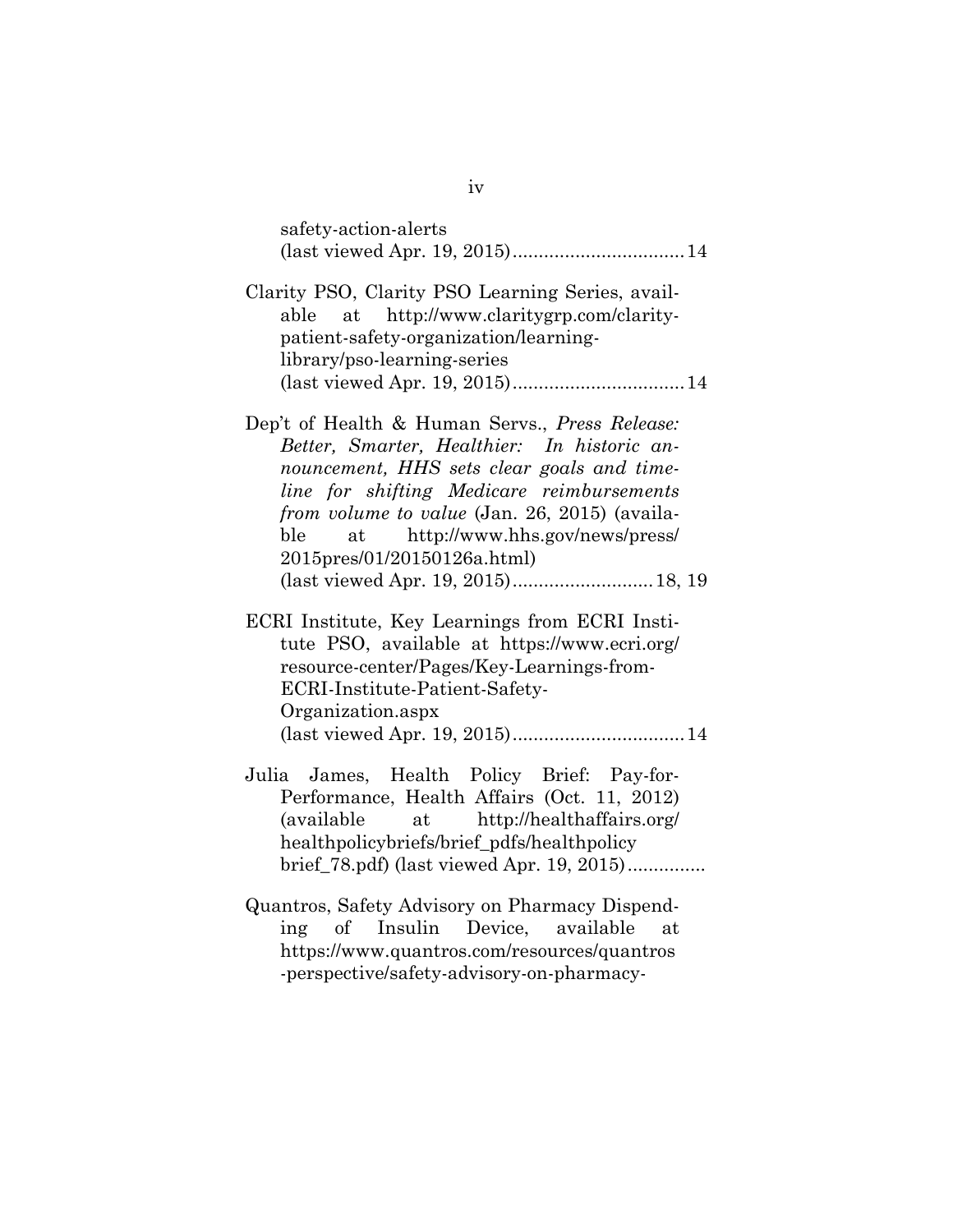dispensing-of-insulin-device (last viewed Apr. 19, 2015).................................15

UHC Safety Intelligence®, *Applied Learnings*, available at https://www.uhc.edu/docs/ 5555-21-15331\_SafetyIntelligenceAnalyses\_ Description.pdf (last viewed Apr. 19, 2015).......14

v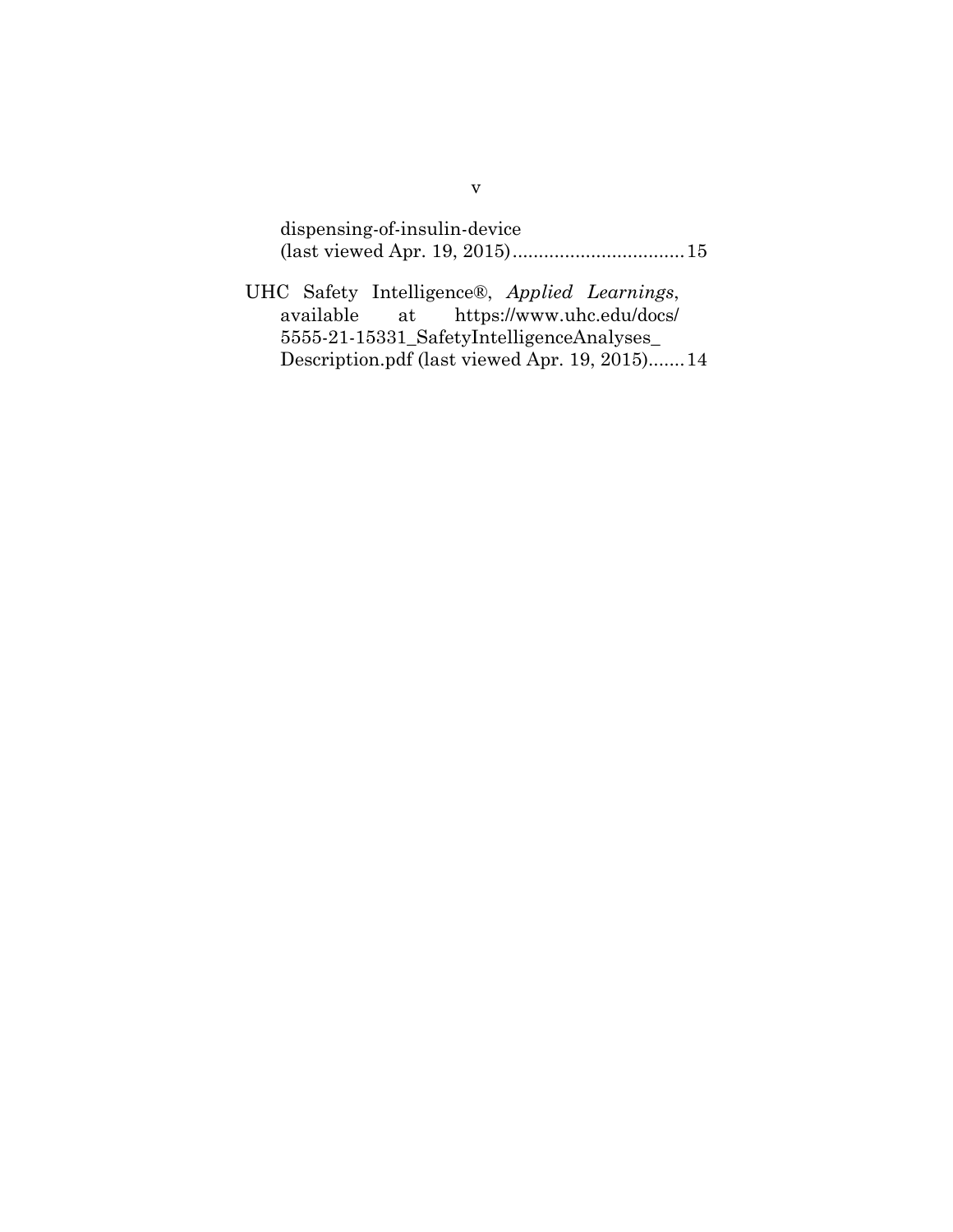#### **INTERESTS OF** *AMICI CURIAE*

Congress enacted the federal statute at issue in this case, the Patient Safety and Quality Improvement Act of 2005, Pub. L. No. 109-41, 119 Stat. 424 (the "Patient Safety Act," which is codified at 42 U.S.C. §§ 299b-21, *et seq.*), to improve patient safety, health care quality, and health care outcomes by facilitating the sharing and analysis of patient-safety information. The Act achieves these laudable goals by, among other things, establishing federallycertified "patient safety organizations" (PSOs) that are charged with maintaining a network of patientsafety databases, where medical outcomes can be analyzed by healthcare professionals. 42 U.S.C. § 299b-23. To ensure that useful information is voluntarily contributed to these databases, the Act also establishes a nationwide privilege that attaches to "patient safety work product" reported by healthcare providers to these databases, shielding this work product from disclosure or use in a federal, State, or local civil, criminal, or administrative proceeding unless certain narrow exceptions are met. *Id.* § 299b- $22(a).<sup>1</sup>$  $22(a).<sup>1</sup>$  $22(a).<sup>1</sup>$ 

<span id="page-9-0"></span><sup>1</sup> No counsel for a party in this case authored this brief in whole or in part. No person or entity—other than *amici*, their members, or their counsel—made a monetary contribution specifically for the preparation or submission of this brief. Consistent with Supreme Court Rule 37.1(a), the *amici* provided timely notice to the Petitioners and Respondents of the *amici*'s intent to file this brief. Petitioners and Respondent Kimberly N. Bunnell have consented to the filing of this brief, and those consents are on file with the Clerk. Respondent Estate of Luvetta Goff has not responded substantively to the *amici*'s requests for con-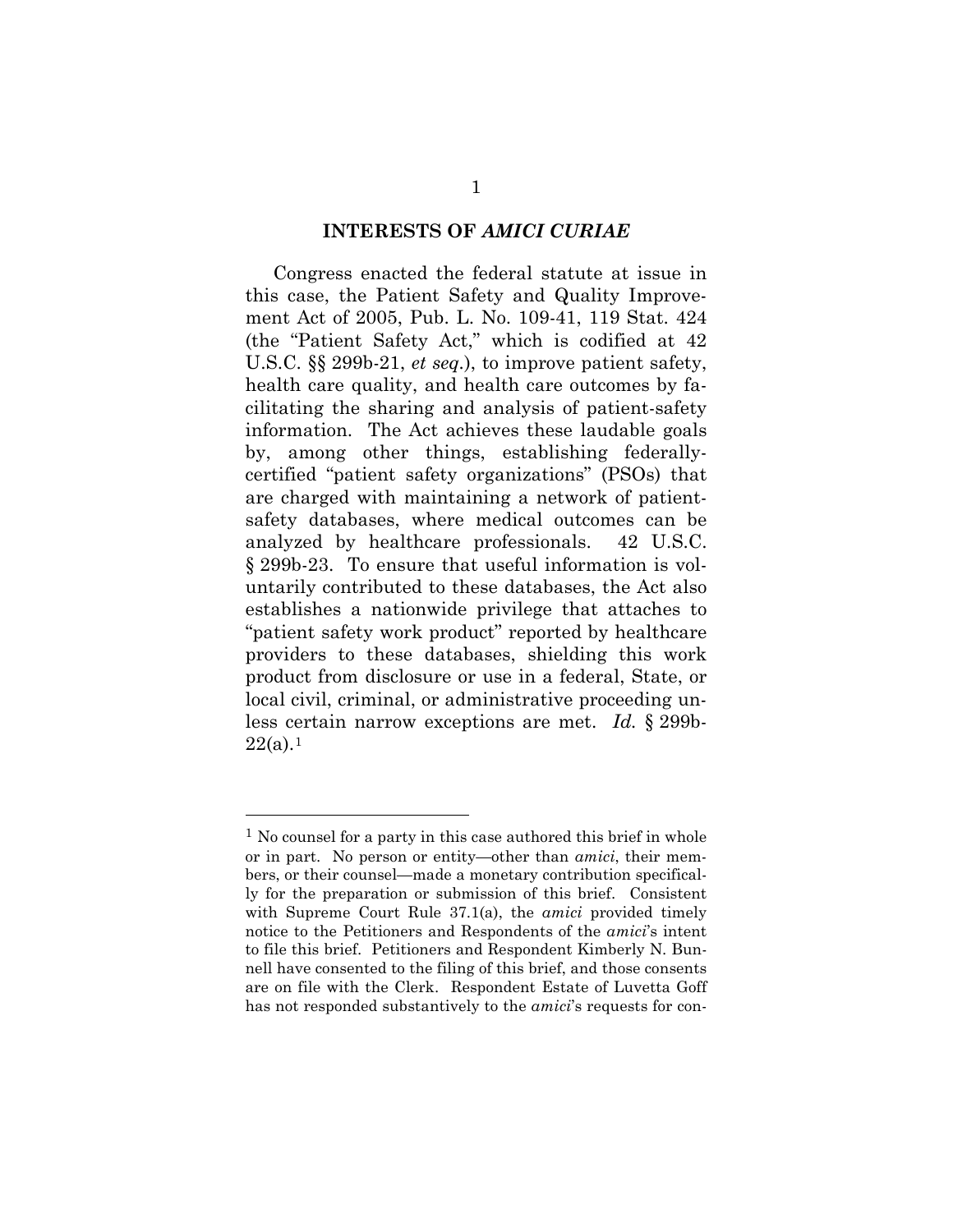Broadly categorized, the *amici curiae* are organizations that collect patient safety work product, organizations that submit this work product, and associations that advocate on their behalf, including the American Medical Association. The *amici* have a substantial interest in the outcome of this case: The decision below threatens to destroy the nationwide privilege established by Congress and thereby discourage healthcare providers from voluntarily contributing information to patient-safety databases for review and analysis, and to improve patient-safety outcomes, as contemplated by Congress through the enactment of the Patient Safety Act. This Court's review is urgently needed to ensure that healthcare providers will continue to voluntarily submit information to these databases.

The lead *amicus*, the University HealthSystem Consortium Safety Intelligence® ("UHC"), is a PSO within the meaning of the Patient Safety Act. *Id.* § 299b-21(4). Notably, it is the PSO with which the Petitioner contracted and to which the Petitioner reported the patient post-incident report that is the subject of the underlying dispute between the parties over the scope of the privilege. Like all PSOs, UHC is subject to a civil penalty of up to \$10,000 if it "discloses identifiable patient safety work product" in violation of the Patient Safety Act. *Id.* § 299-22(f)(1).

UHC is joined by twenty-six other certified PSOs from around the country that have contracted with thousands of participating hospitals, physicians, and other licensed providers (collectively, "the PSO *Ami-*

sent, despite several attempts at securing a response. As a result, *amici* have filed a motion for leave to file this brief.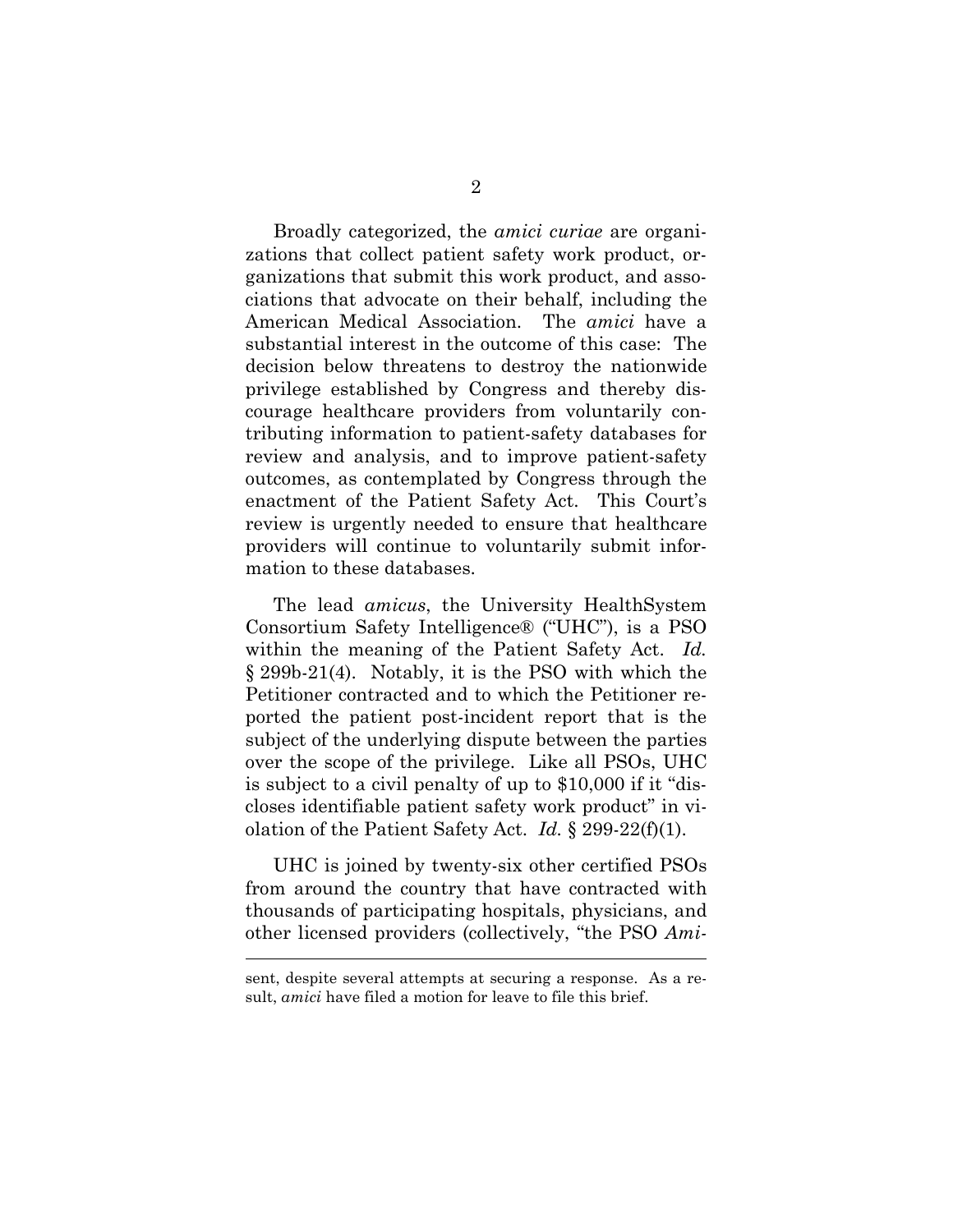*ci*"). These PSOs collect patient-safety information from healthcare providers in order to conduct various patient-safety analyses and studies to understand why certain errors occurred, improve the quality of health care services, and reduce patient risk.

The American Medical Association ("AMA"), the Kentucky Medical Association ("KMA"), and the American Society for Radiation Oncology (collectively, the "Association *Amici*") are professional associations representing tens of thousands of physicians around the country, including many who participate in and provide information to PSOs. The AMA and KMA join in their own right and as representatives of the Litigation Center of the AMA and the State Medical Societies, which is a coalition of the AMA and the medical societies of each state and the District of Columbia, whose purpose is to represent the viewpoint of organized medicine in the courts.

The Johns Hopkins Hospital; Johns Hopkins Bayview Medical Center, Inc.; All Children's Hospital, Inc.; Suburban Hospital, Inc.; The Lucy Webb Hayes National Training School for Deaconesses and Missionaries d/b/a Sibley Memorial Hospital; Howard County General Hospital, Inc.; Yale New Haven Health System (Yale-New Haven Hospital, Bridgeport Hospital, Greenwich Hospital, Northeast Medical Group, and the Yale Medical Group, an affiliate of Yale University); Strong Memorial Hospital, a division of the University of Rochester; George Washington University Hospital; Tampa General Hospital and the Regents of the University of California on behalf of its UC Davis, UCSF, UC Irvine, UCLA and UC San Diego Health Systems are hospitals (collec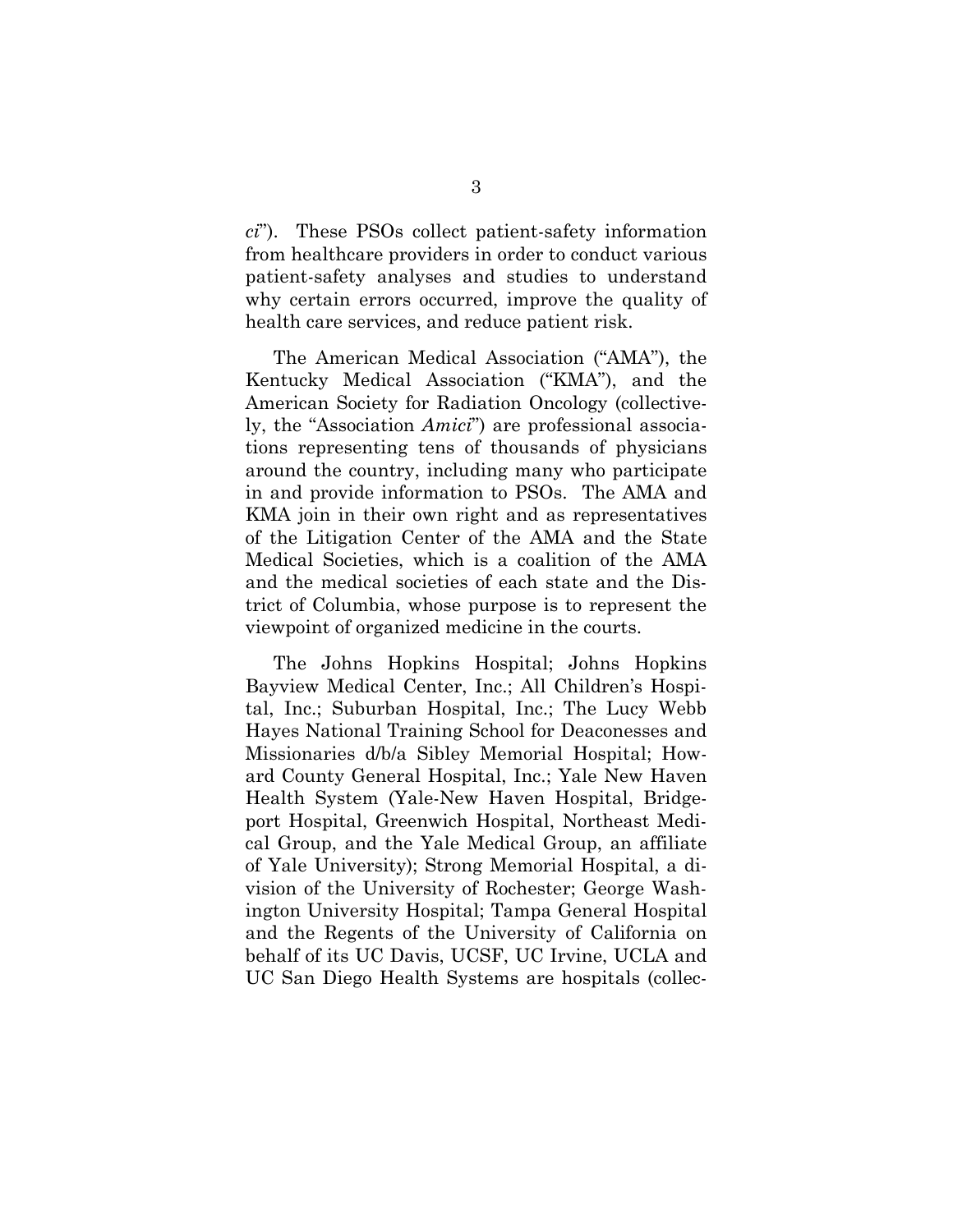tively, the "Hospital *Amici*"). Each of these hospitals participates in one of the PSO *Amici*.

Collectively, the *Amici* represent all sides of the collection, submission, and use of "patient safety work product" under the Patient Safety Act. They are filing this brief in support of the Petition for a Writ of Certiorari filed in this case.

#### **SUMMARY OF ARGUMENT**

The Kentucky Supreme Court's decision in *Tibbs*  v. *Bunnell*, 448 S.W.3d 796 (Ky. 2014) (Pet. App. 1a-41a), threatens to significantly undermine and limit the scope of the privilege afforded under the Patient Safety Act, thereby gutting the nationwide confidentiality protections that Congress envisioned. This, in turn, will stifle the collection and use of "patient safety work product," and frustrate one of the fundamental purposes of the Act—to provide a nationwide repository where adverse healthcare outcomes can be studied and corrected beyond the reach of the "culture of blame," which, Congress found, actively discourages the sharing of patient-safety information.

Indeed, the clear intent of the Patient Safety Act, as set forth in the preamble to the implementing regulation, was to encourage the sharing of patientsafety information by ensuring that contributors could not be held liable based on the information that they voluntarily report:

The Patient Safety Act focuses on creating a voluntary program through which health care providers can share information relating to pa-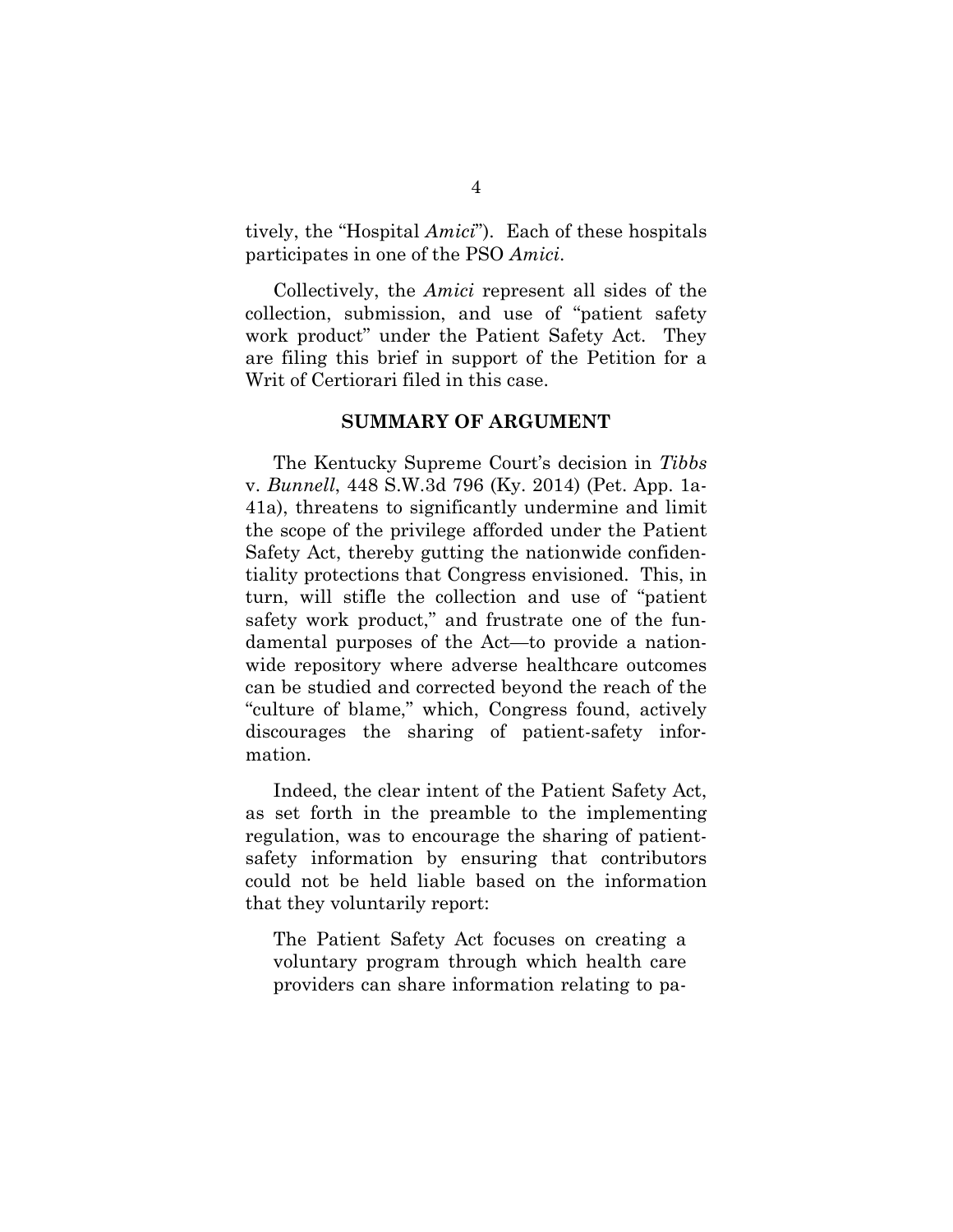tient safety events with PSOs, with the aim of improving patient safety and the quality of care nationwide. The statute attaches privilege and confidentiality protections to this information, termed "patient safety work product," to encourage providers to share this information without fear of liability and creates PSOs to receive this protected information and analyze patient safety events. These protections *will enable all health care providers, including multi-facility health care systems, to share data within a protected legal environment, both within and across states, without the threat that the information will be used against the subject providers*.

Dep't of Health & Human Servs., *Patient Safety and Quality Improvement – Final Rule*, 73 Fed. Reg. 70,732, 70,732 (Nov. 21, 2008) (emphasis added) (hereinafter "Final Rule").

The Kentucky Supreme Court's decision misinterprets the Patient Safety Act by ordering the Petitioner to produce clearly protected documents simply because, under that court's view, the Petitioner was required to develop, collect, and maintain similar reports under State law. Because most quality, performance-improvement, peer-review, risk-management, and other patient-safety-activity records that are kept by providers can be traced back to some State, federal, accreditation, or other similar recordkeeping requirement, the effect of the Kentucky Supreme Court's decision is to effectively nullify the privilege and confidentiality protections afforded under the Patient Safety Act. This, in turn will dramatically reduce the reporting of such information to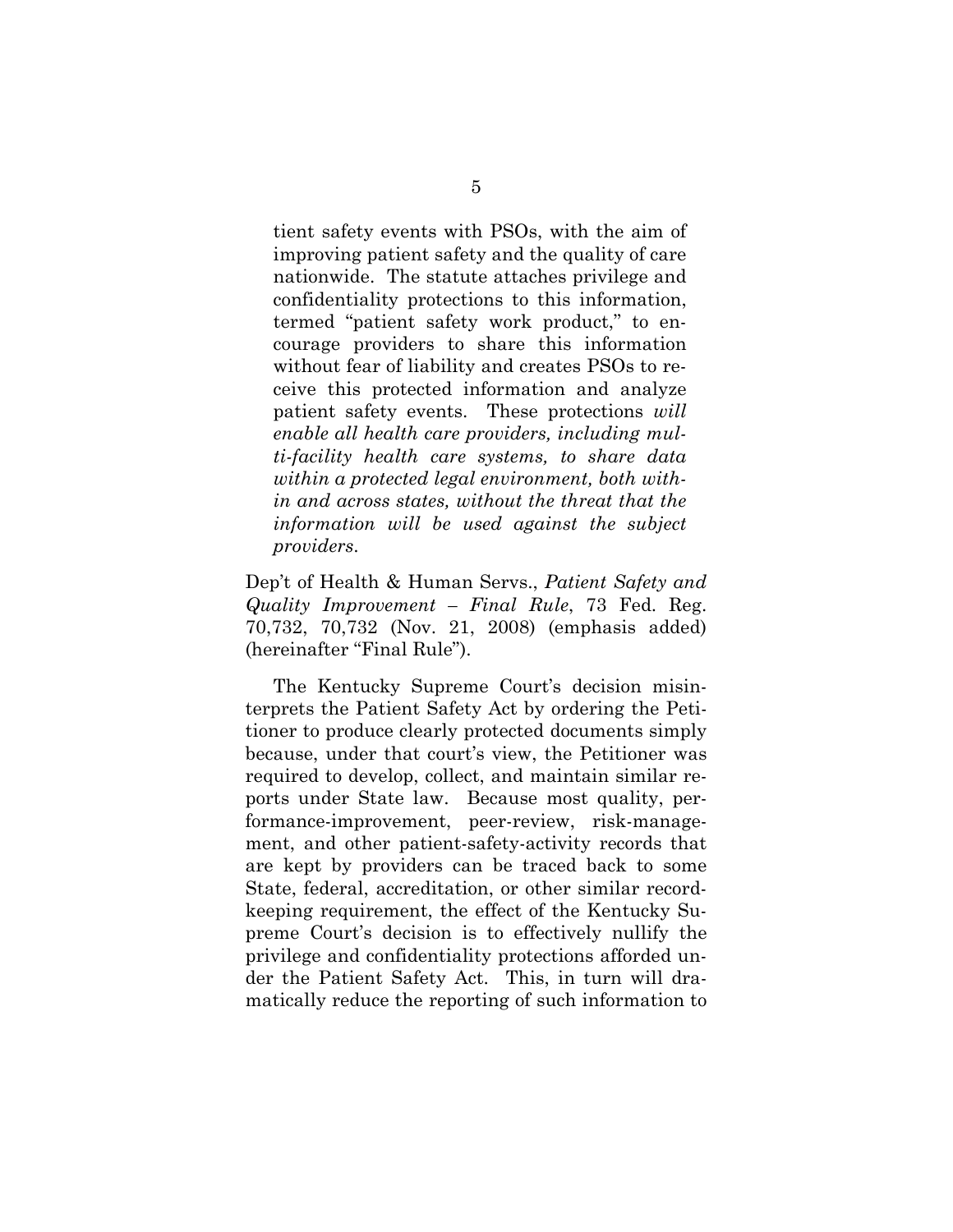PSOs. Unless the scope of the privilege is clarified immediately, the result will be to frustrate—if not completely undermine—the contribution, analysis, and use of patient safety work product, depriving healthcare providers of information that they can use to improve care and reduce patient risk.

The *Tibbs* decision also will have a significant chilling effect on whether a provider will participate in a PSO in the first place and take full advantage of the privilege and confidentiality protections clearly afforded to patient-safety activities under the Patient Safety Act. Hospitals, physicians, and all other providers will not run the risk of generating patientsafety and related reports that track the cause and effect of adverse patient events if this information can be accessed by a plaintiff's attorney for use in a malpractice action.

Moreover, if the decision is embraced in other jurisdictions, as occurred in *Charles* v. *Southern Baptist Hospital of Florida, Inc.*, No. 12-CA-002677 (Fla. Cir. Ct. July 30, 2014), it will adversely affect the efforts of all providers to achieve required quality outcomes for patient care established by Medicare, Medicaid, and private payors under health care reform measures thus hampering the important and uniform goal of controlling runaway health care costs and reducing patient deaths. This Court's review is therefore urgently needed to restore the nationwide scope of the privilege as intended by Congress.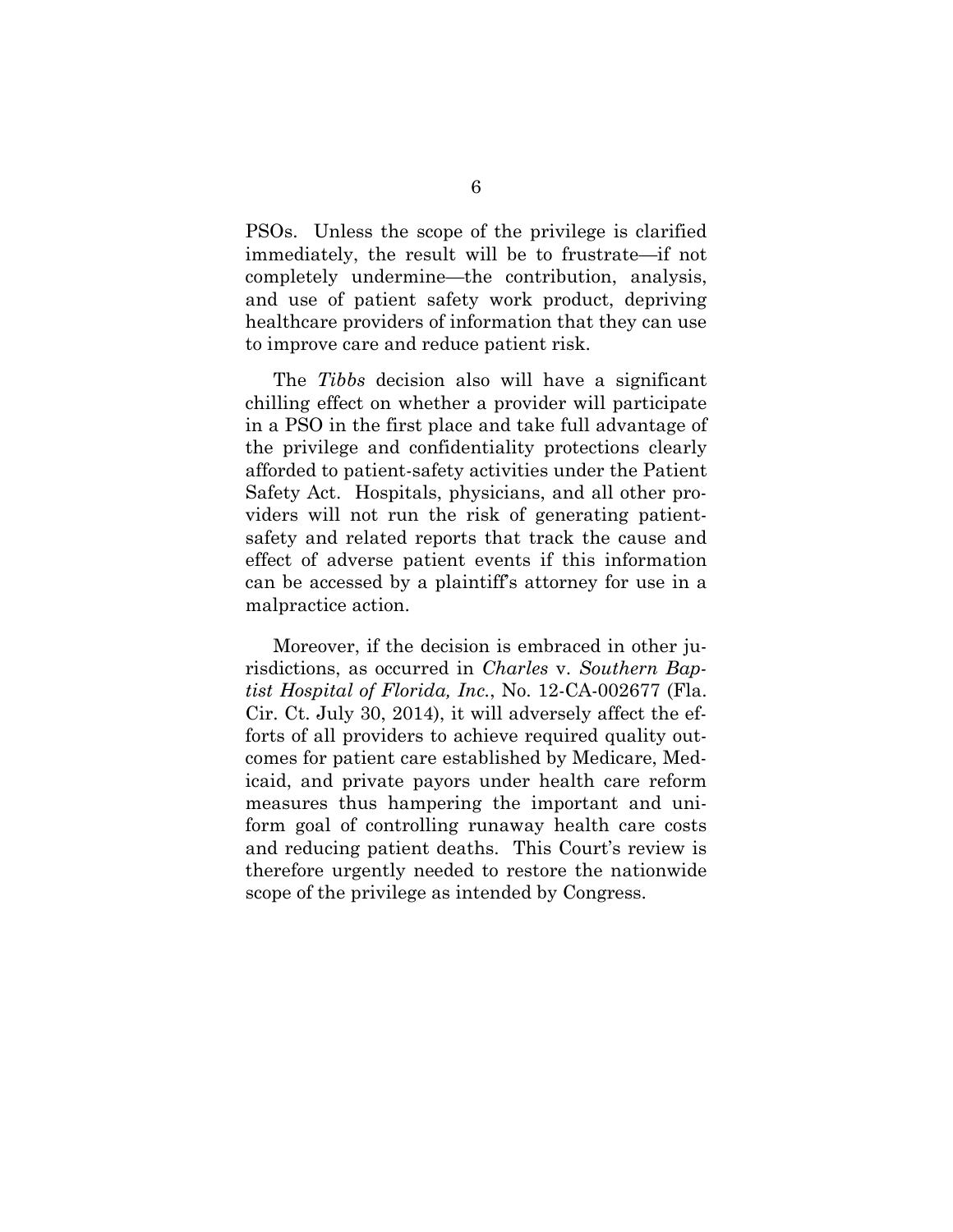#### **ARGUMENT**

**I. The Kentucky Supreme Court's Decision Conflicts with and Undermines the Statutory Duties and Responsibilities of PSOs Under the Patient Safety Act, Requiring this Court's Immediate Review.**

Under the Patient Safety Act, a PSO must obtain certification from the Secretary of the Department of Health and Human Services to serve as a repository for information within the patient-safety network established under the Act.  $42 \text{ U.S.C. }$  §§ 299b-21(4),  $299b-24(a)(1)$ . The Secretary, who in turn has delegated these responsibilities to the Agency for Healthcare Research and Quality ("AHRQ"), is required to ensure that, among other things, the PSO's "mission and primary activity . . are to conduct activities that are to improve patient safety and the quality of health care deliver." *Id.* § 299b-24(b)(1). AHRQ describes a PSO under the Act as follows:

The primary activity of an entity or component organization seeking to be listed as a PSO must be to conduct activities to improve patient safety and health care quality. A PSO's workforce must have expertise in analyzing patient safety events, such as the identification, analysis, prevention and reduction or elimination of the risks associated with the delivery of patient care.

AHRQ, Patient Safety Organization (PSO) Program, Frequently Asked Questions, http://www.pso.ahrq.gov/faq#WhatisaPSO (last visited Apr. 19, 2015). In order to be certified and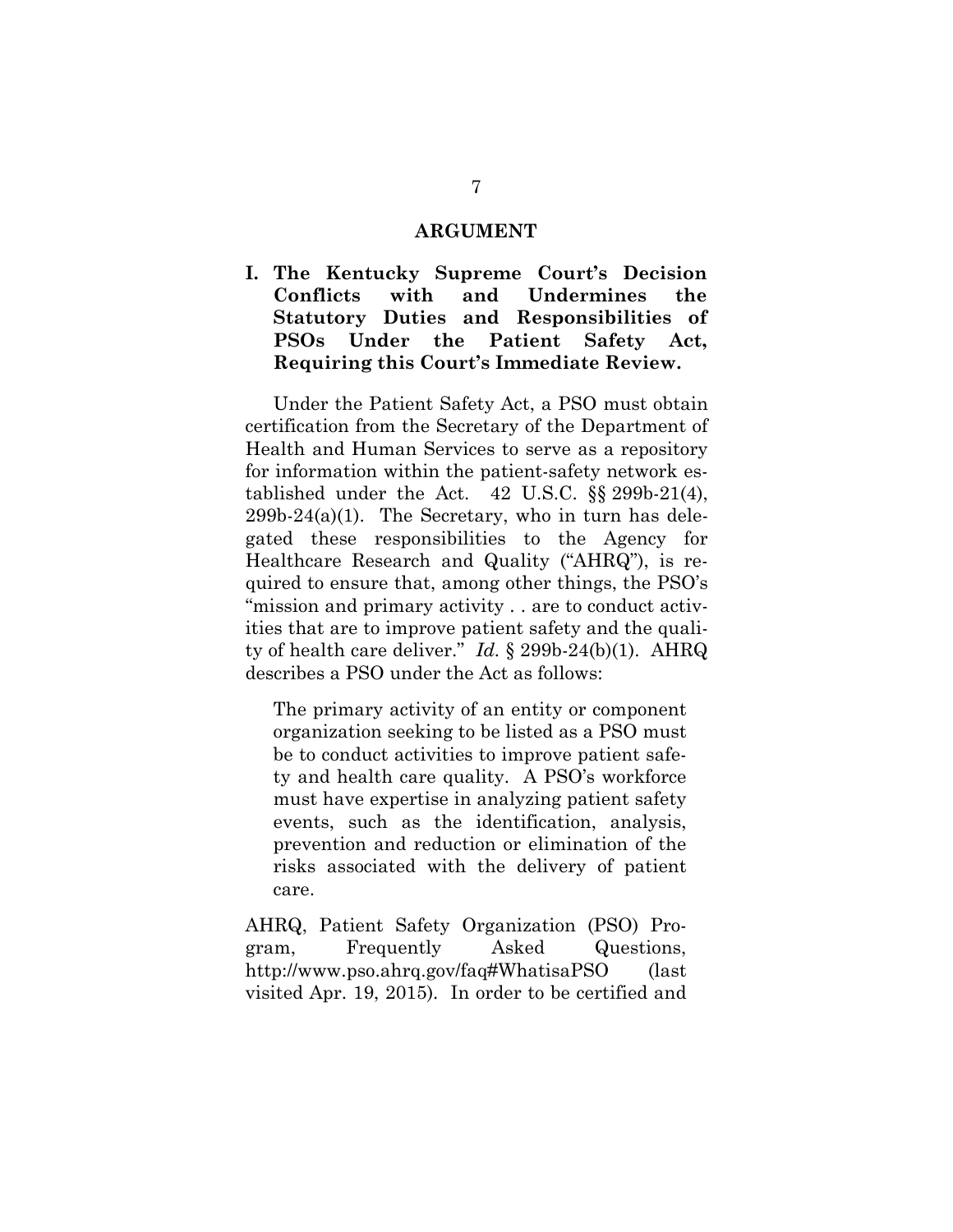recertified by AHRQ, a PSO must attest to satisfying eight specific patient safety activities and seven other additional operational criteria. *See* 42 C.F.R. § 3.102(b). These criteria include certifying compliance with certain "confidentiality provisions" and "security measures." *Id.*  $§ 3.102(b)(1)(A).$ 

AHRQ further describes PSOs and their role in improving patient care and reducing risk in a series of frequently asked questions under the heading "PSO General Information," which not only defines their activities and benefits, but also touches upon the scope of confidentiality afforded under the Patient Safety Act:

- What are patient safety activities?
	- \* \* \*

The term 'safety' refers to reducing risk from harm and injury, while the term 'quality' suggests striving for excellence and value. By addressing common, preventable adverse events, a health care setting can become safer, thereby enhancing the quality of care delivered. PSOs create a secure environment where clinicians and health care organizations can collect, aggregate, and analyze data, thus identifying and reducing the risks and hazards associated with patient car and improving quality.

AHRQ, Patient Safety Organization (PSO) Program, Frequently Asked Questions, www.pso.ahrq.gov/faq# WhatArePatientSafetyActivities (last visited Apr. 19, 2015).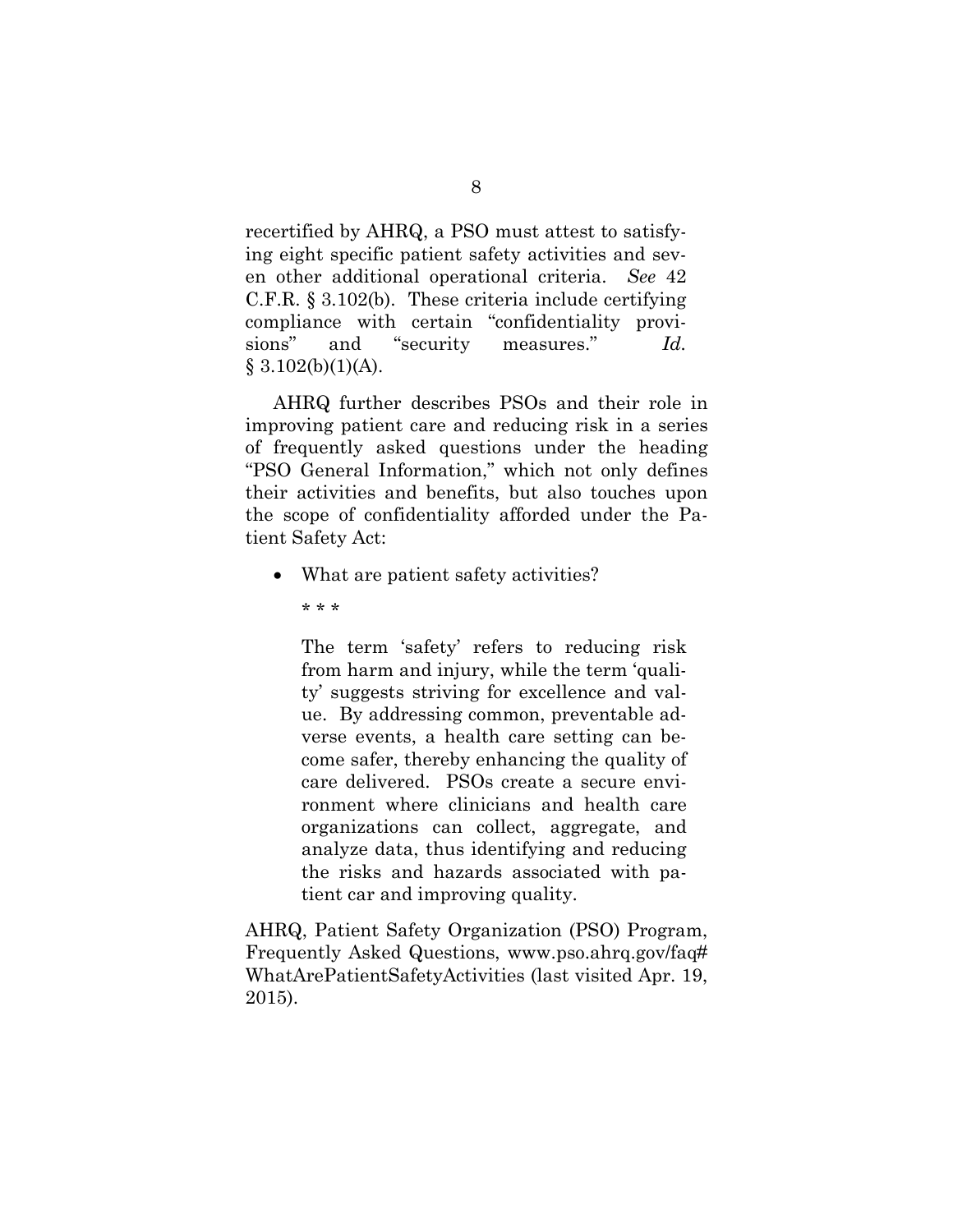• What are the benefits to health care providers who work with a PSO?

PSOs serve as independent, external experts who can collect, analyze, and aggregate [patient safety work product] locally, regionally, and nationally to develop insights into the underlying causes of patient safety events. Communications with PSOs are protected to allay fears of increased risk of liability because of collection and analysis of patient safety events.

The protections of the Patient Safety Rule enable PSOs that work with multiple providers to routinely aggregate the large number of patient safety events that are needed to understand the underlying causes of patient harm from adverse events and to develop more reliable information on how best to improve patient safety.

AHRQ, Patient Safety Organization (PSO) Program, Frequently Asked Questions, www.pso.ahrq.gov/faq# BenefitstoMedicareProviders (last visited Apr. 19, 2015).

• What is the importance of the privacy and confidentiality protections for [patient safety work product ("PSWP")]?

The Patient Safety Act makes PSWP privileged and confidential. The Patient Safety Act and the Patient Safety Rule generally bar the use of PSWP in criminal, civil, administrative, or disciplinary proceedings except where specifically permitted. Strong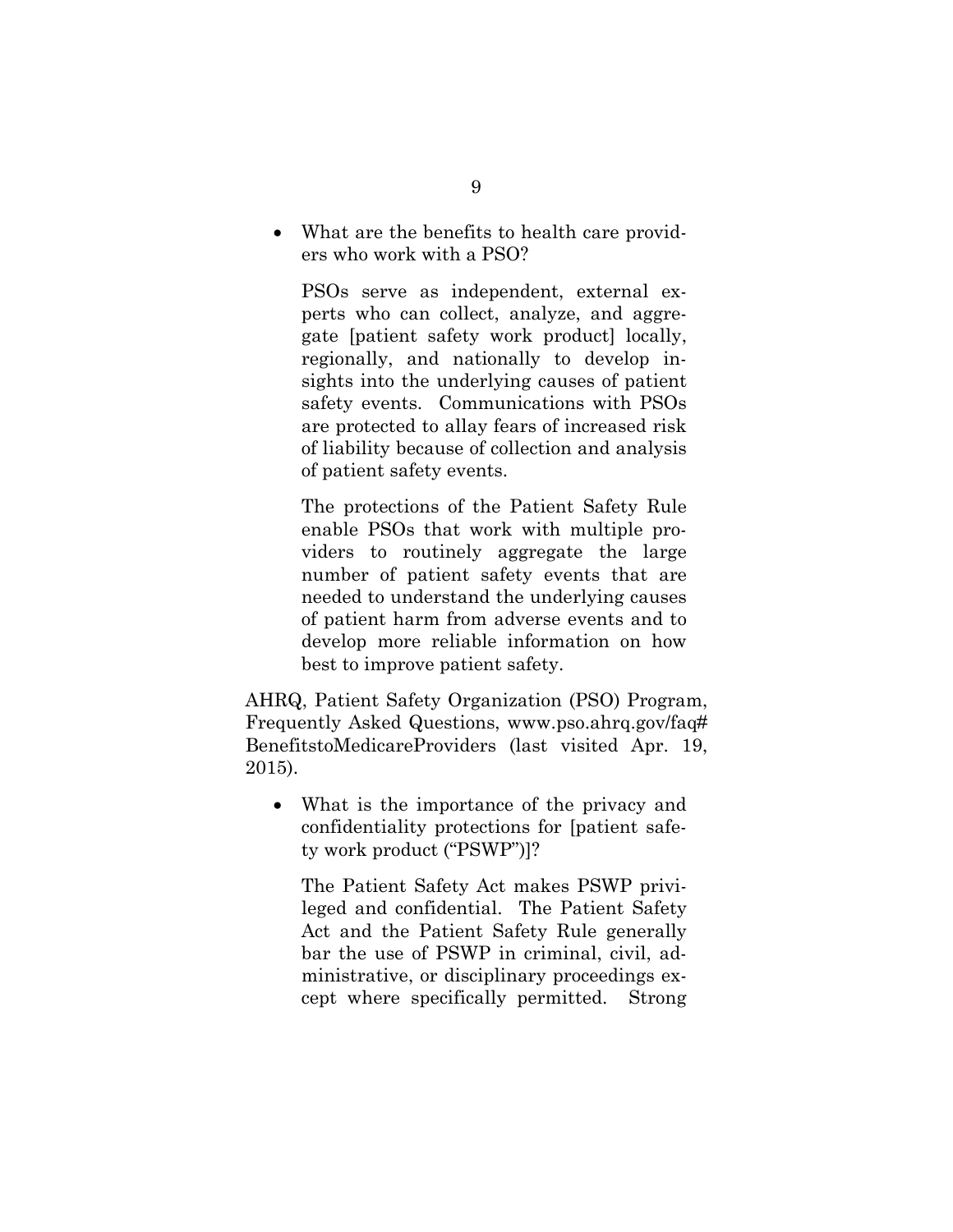privacy and confidentiality protections are intended to encourage greater participation by providers in the examination of patient safety events. By establishing strong protections, providers may engage in more detailed discussions about the causes of adverse events without the fear of liability from information and analyses generated from those discussions. Greater participation by health care providers will ultimately result in more opportunities to identify and address the causes of adverse events, thereby improving patient safety overall.

AHRQ, Patient Safety Organization (PSO) Program, Frequently Asked Questions, www.pso.ahrq.gov/faq# ImportanceofPrivacy (last viewed Apr. 19, 2015).

In order for providers to access the confidentiality and privilege protections of the Patient Safety Act, they must collect and assemble identified "data, reports, records, memoranda, [and] analyses (such as root cause analyses)" relating to patient safety activities within their respective patient safety evaluation systems for reporting to a PSO. *See generally* 42 C.F.R. §§ 3.20, 3.204, 3.206. Such information then qualifies as confidential patient safety work product, which is not subject to discovery in federal, State, or local proceedings. *Id.* §§ 3.20, 3.206. PSOs, in turn, have multiple statutory duties, including an obligation to conduct patient safety activities on their own and for the benefit of the participating providers.

PSOs enter into contracts with these providers to "collect patient safety work product. . . that permits valid comparisons of cases among similar providers,"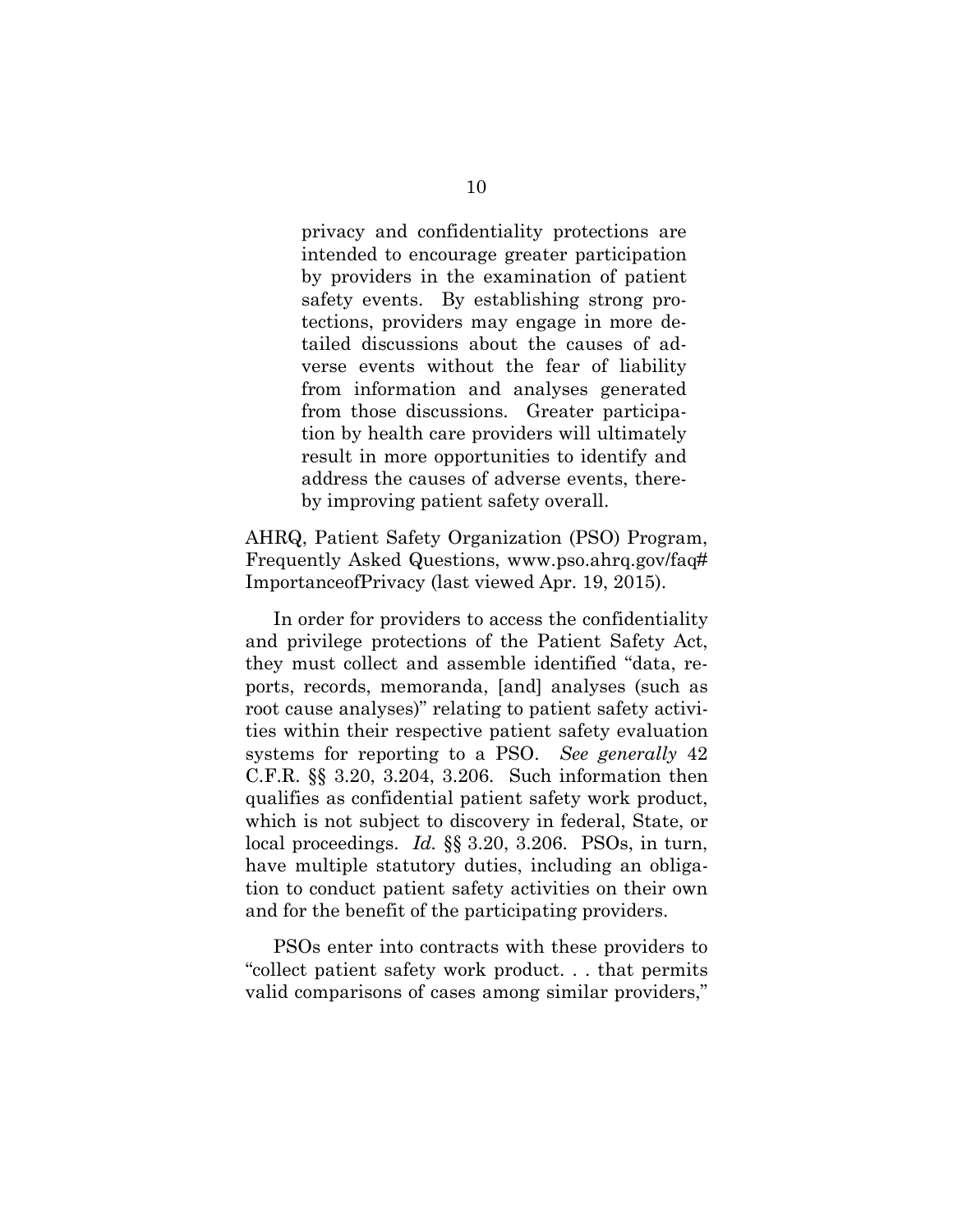and to "utilize patient safety work product for the purpose of providing direct feedback and assistance to providers to effectively minimize patient risk." *Id.*  $\S 3.102(b)(2)(F)$ , (G). PSOs that cannot demonstrate compliance are subject to a fine and loss of certification. *See id.* §§ 3.304-3.552.

AHRQ published a "Compliance Self-assessment Guide" ("Guide") in September 2009 to assist PSOs with the certification and recertification processes as well as with their continued compliance with the requirements of the Patient Safety Act and the Final Rule promulgated thereunder. The Guide identifies what AHRQ will examine and what the PSO should be documenting to demonstrate compliance with these and other duties under the Patient Safety Act, which is necessary to obtain and maintain certification. AHRQ, Patient Safety Organization (PSO) Program, Compliance Self-Assessment Guide, www.pso.ahrq.gov/legislation/assessment (last visited Apr. 19, 2015).

The Patient Safety Act, the Final Rule, and the Guide make it very clear that PSOs are not merely "black-box" receptacles for privileged patient safety work product submitted by participating providers. PSOs, as noted above, are required to collect, analyze, and provide "direct feedback" to providers in order for them to utilize the information to improve quality and reduce patient risk.

But a database is only as useful as the information that it contains, and providers will not furnish information if they believe that it might ultimately be used against them in a civil, criminal, or administrative proceeding. Thus, PSOs cannot fulfill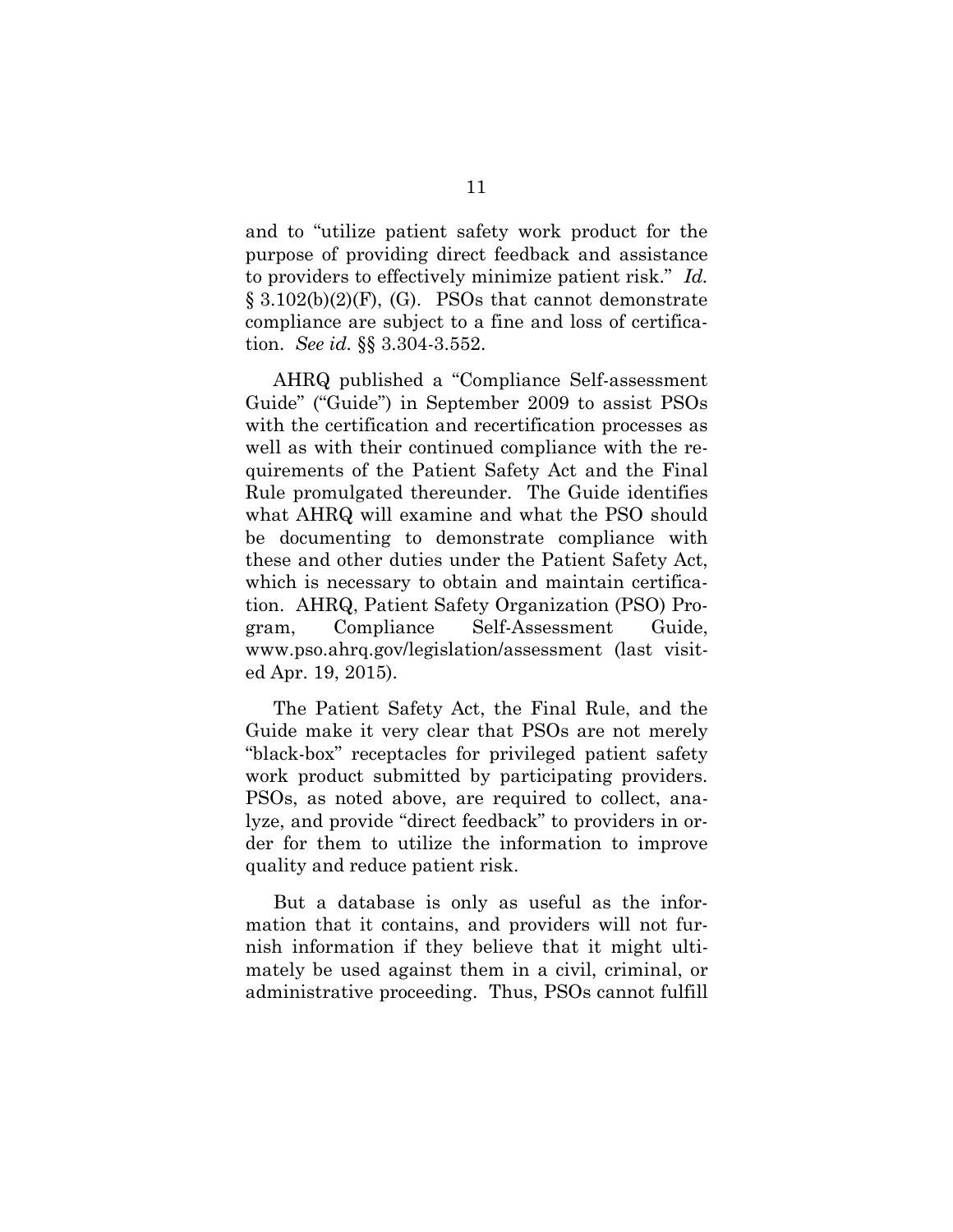their important responsibilities unless providers are able to submit patient-safety, data reports, and related information on a confidential basis to their respective PSOs. The information submitted by providers to PSOs around the country includes sensitive patient-incident reports, root-cause analyses, peerreview evaluations, and other patient-safety information that is not required to be reported externally and therefore should be treated as confidential patient safety work product under the Act.

And yet, under the Kentucky Supreme Court's reasoning, these documents are not protected, because there is an independent provision of Kentucky law requiring that "administrative reports shall be established, maintained and utilized as necessary to guide the operation, measure of productivity and reflect the programs of the facility," including "incident investigation reports, peer review and credentialing records." Pet. App. 14a-15a (citing to 902 Ky. Admin. Regs. 20:016  $\S$  3(3)(a)). Stated more plainly, the Kentucky Supreme Court reasoned that, because records of this sort are required to be created under State law, the Patient Safety Act did not furnish any protections to any information, meeting this description, that was submitted to a PSO under the Patient Safety Act. *See id.*

The *Tibbs* decision read an exception into the Patient Safety Act, nowhere contemplated by Congress, that would vitiate the nationwide privilege established therein. The Act establishes and encourages healthcare providers to collect adverse incident reports and other patient-safety information and report this protected patient safety work product to PSOs. The PSOs then serve as repositories for this privi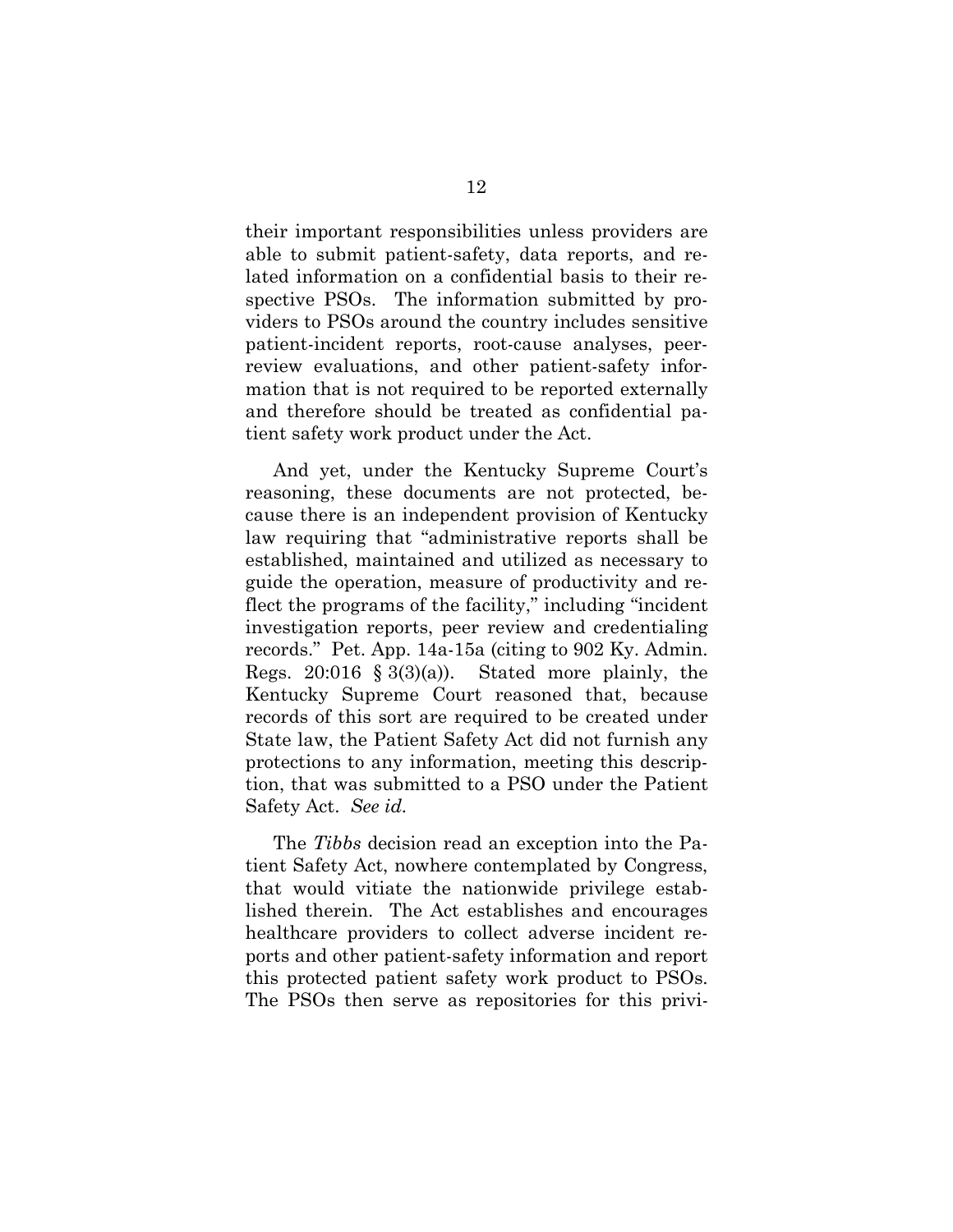leged and confidential information, which exists separate and apart from a provider's obligations under State law, and also analyze this information to improve patient-safety outcomes and reduce risk. And yet, the Kentucky Supreme Court held that this federal privilege does not attach where the same "information normally [would be] contained in" documents that a State requires a healthcare provider to create or maintain. Pet. App. 24a-25a. In the process, the court gave scant attention to the supremacy of federal law.

The fundamental purpose of the Patient Safety Act cannot be achieved without ensuring the confidentiality of patient-safety information. Indeed, the submission of such information by providers, such as the Hospital *Amici* pursuant to the Act, has enabled the PSO *Amici* and other PSOs around the country to provide safety alerts, identify best practices, and prepare comparative and benchmarking studies, as well as other confidential and public reports, that have greatly assisted providers and the entire health care industry in their collective efforts to reduce risk and improve care. For example, PSOs have provided vital feedback that has improved health information technology ("HIT") associated with identifying and tracking adverse events, reduced incidents of pressure ulcers, improved medication safety, reduced surgical errors and patient falls, and facilitated a host of other patient-safety improvements.<sup>2</sup>

<span id="page-21-0"></span><sup>2</sup> There are numerous publicly-available examples of the important work being performed by PSOs across the nation to improve patient safety and health care quality. A few of these are recounted below in this footnote.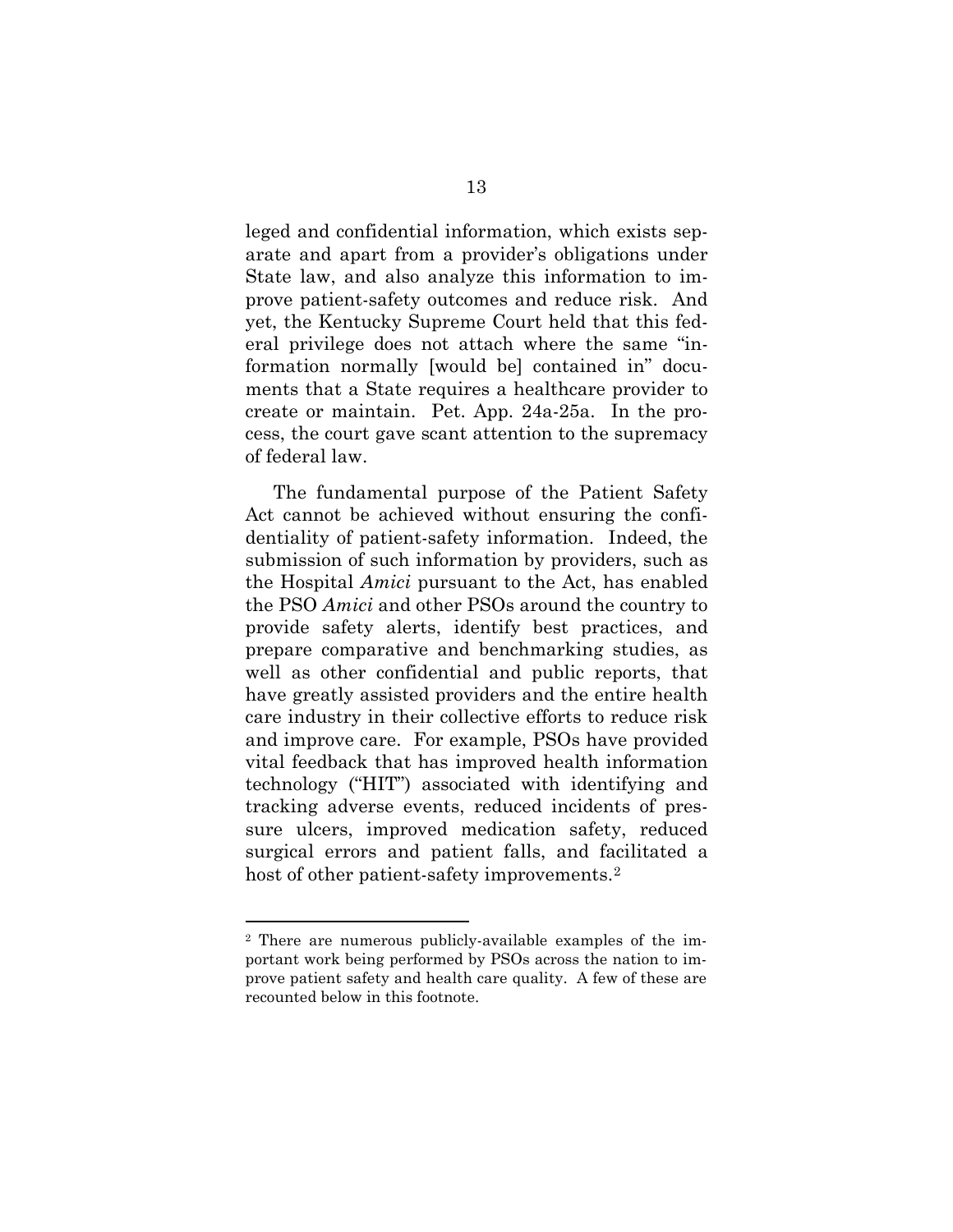*Amicus* The University HealthSystem Consortium Safety Intelligence® PSO, to which the University of Kentucky submitted the post-incident patient report that is the subject of the underlying discovery dispute in this case, has provided a number of "Applied Learnings" reports based on patient safety event data received from its participating providers. The purpose of these reports is to identify specific safety events, conduct analyses and make recommendations designed to improve the quality of patient care and reduce risk. Some of the risks addressed, which include Health IT-related patient safety events, surgical pathology specimen errors, patient violence, retained sponges and guidewires and an analysis of suicide-related events, are available at https://www.uhc.edu/docs/5555-21-15331\_Safety IntelligenceAnalyses\_Description.pdf (last visited Apr. 19, 2015).

Links to publically available materials from *Amicus* ECRI Institute PSO on the top patient safety concerns they have identified through the PSO and on HIT, pressure ulcers, medication safety, and other issues are available at https://www.ecri.org/resource-center/Pages/Key-Learningsfrom-ECRI-Institute-Patient-Safety-Organization.aspx (last visited Apr. 19, 2015). ECRI has its own PSO and also provides analyses, benchmarking reports, and other patient care studies under contractual agreements with PSOs around the country.

*Amicus* Child Health Patient Safety Organization, which has fifty children's hospitals around the country as its members, has similarly published online "Patient Safety Action Alerts" in the areas of medication administration errors, fingertip amputation, cutaneous fungal outbreak, wrong-size tracheostomy selection, and blind pediatric NG tube placements, examples of which are available at http://www.childrenshospitals. org/Quality-and-Performance/Patient-Safety/Patient-Safety-Action-Alerts (last visited Apr. 19, 2015).

*Amicus* Clarity PSO has published materials on surgical errors, medication dosing omissions, fall prevention, HIT, and other issues, which are available at http://www.claritygrp.com/ clarity-patient-safety-organization/learning-library/psolearning-series (last visited Apr. 19, 2015).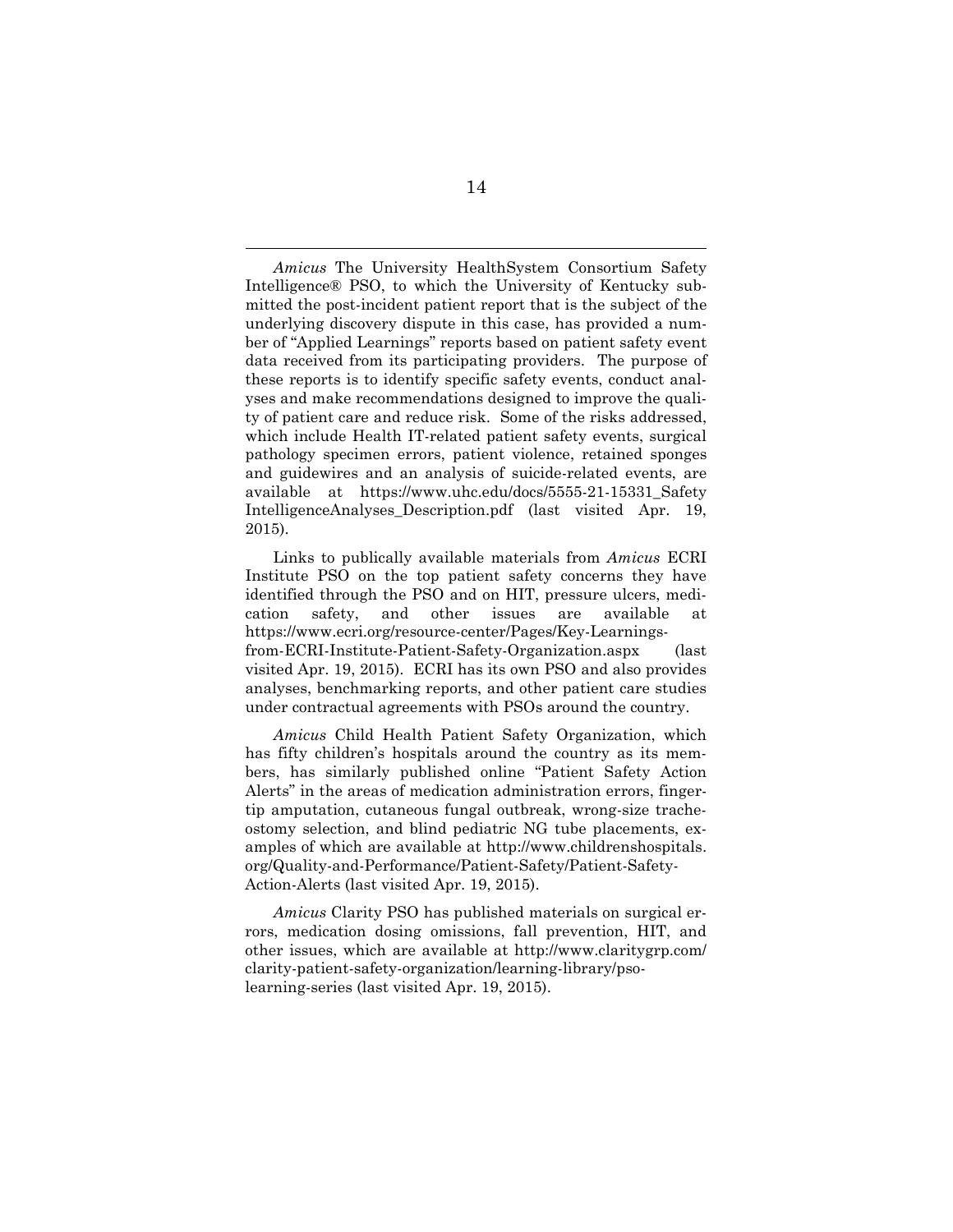These aggregated and de-identified studies would not be possible without the receipt of sensitive confidential patient safety work product currently being collected and reported to PSOs by their participating providers.[3](#page-23-0) The simple reality is that this safety information will no longer be reported by hospitals, physicians, and other providers if it is not given nationwide protection under the Patient Safety Act.

Moreover, because this information may be protected under State law, a provider could be deemed to have waived these State-law protections by furnishing information to a PSO, because a PSO could be treated as a third-party under State law, thereby vitiating the confidentiality necessary to maintain the underlying State-law privilege. The recognition of a federal privilege is therefore critical to ensuring the continued exchange and analysis of patientsafety information between providers and PSOs.[4](#page-23-1)

Quantros Patient Safety Center, along with the PSO Advisory, both of which are PSO *Amici*, recently collaborated on a Safety Advisory report relating to significant patient harm associated with the dispensing of the wrong disposable insulin pump devices, which is available at http://www.quantros.com /resources/quantros-perspective/safety-advisory-on-pharmacydispensing-of-insulin-device (last visited Apr. 19, 2015).

<span id="page-23-0"></span><sup>&</sup>lt;sup>3</sup> In addition to these studies, which are publically available and based on aggregated data, PSOs also participate in reviews and analysis with individual providers and systems which are not publically shared but are treated as patient safety work product and utilized internally by the providers in their patient safety activities.

<span id="page-23-1"></span><sup>4</sup> Most States have confidentiality statutes as applied to peer review and quality reports and analyses. *See, e.g.*, Illinois Med-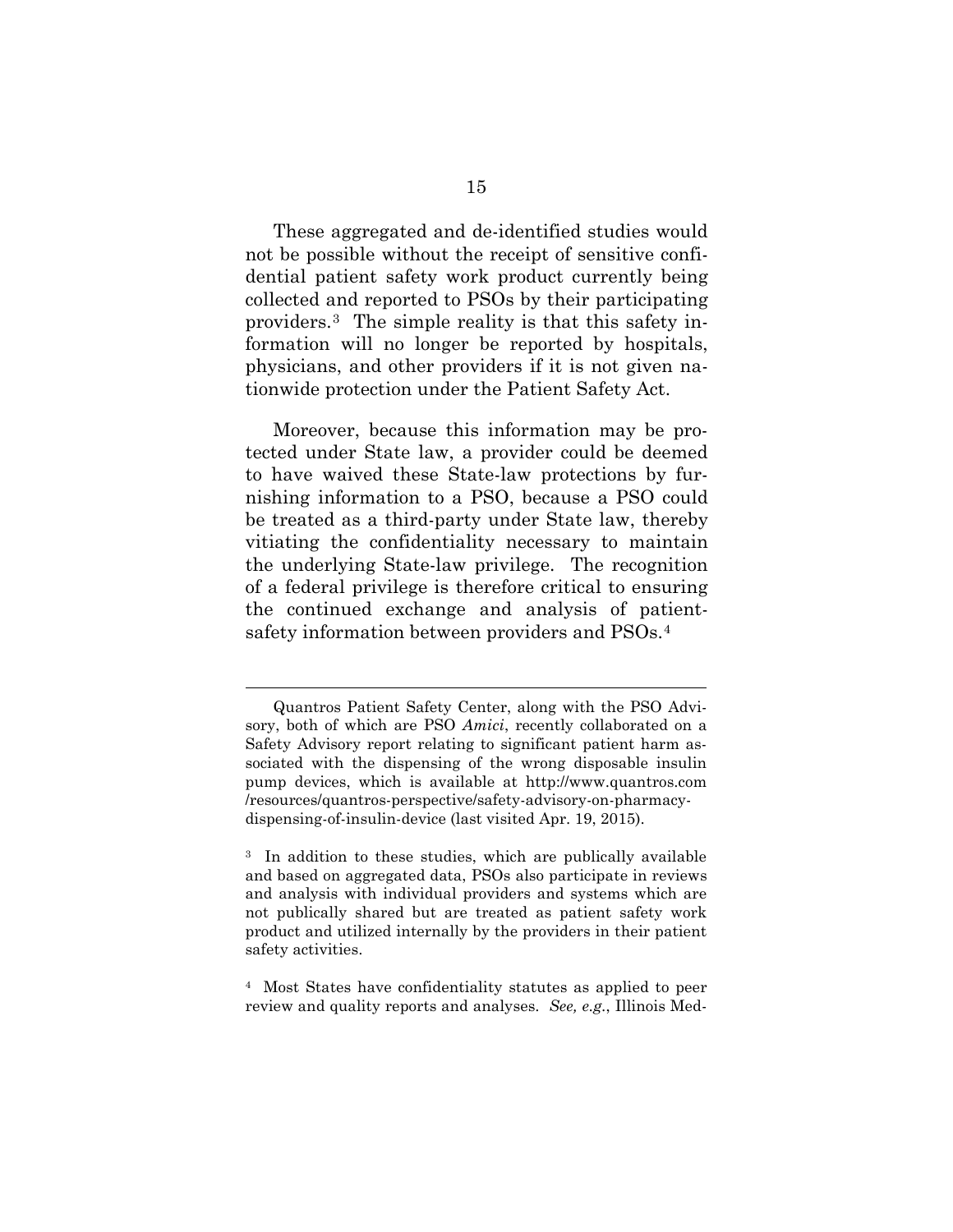The Kentucky Supreme Court's ruling therefore threatens to preclude the important analysis and study of shared information by and between providers and PSOs, thereby diminishing future efforts to improve quality and reduce risk to patient health. Indeed, unless reviewed and corrected by this Court, the decision below will effectively destroy the nationwide privilege envisioned by Congress.

### **II. The Kentucky Supreme Court's Decision Undermines Industry Reform Efforts, Contemplated by Congress, to Reduce Costs and the Number of Patient Deaths.**

The all-important goals of the Patient Safety Act to improve the quality of patient services and to reduce medical errors was meant to further the para-

ical Studies Act, 735 Ill. Comp. Stat. § 5/8-2101. Generally speaking, however, the scope of the protected activities under State law are not as broad as the protections afforded under the Patient Safety Act, the categories of providers which can seek protection are more limited, and the confidential information cannot be freely shared within a health care system without the risk of waiving the protections, which is contrary to the Patient Safety Act. Moreover, the State confidentiality protections apply only in State proceedings, whereas the Patient Safety Act protections can be asserted and sustained in federal, State, and local proceedings. Under many State confidentiality laws, a plaintiff's attorney could successfully argue that the protections applicable in State proceedings could be waived if disclosed to a third party, such as a PSO, because under the Kentucky Supreme Court's decision, peer review, incident reports, and other records collected and maintained under State law can never qualify as patient safety work product. It is for these reasons that providers are choosing the privilege and confidentiality protections of the Patient Safety Act over those provided under the more limited State statutes.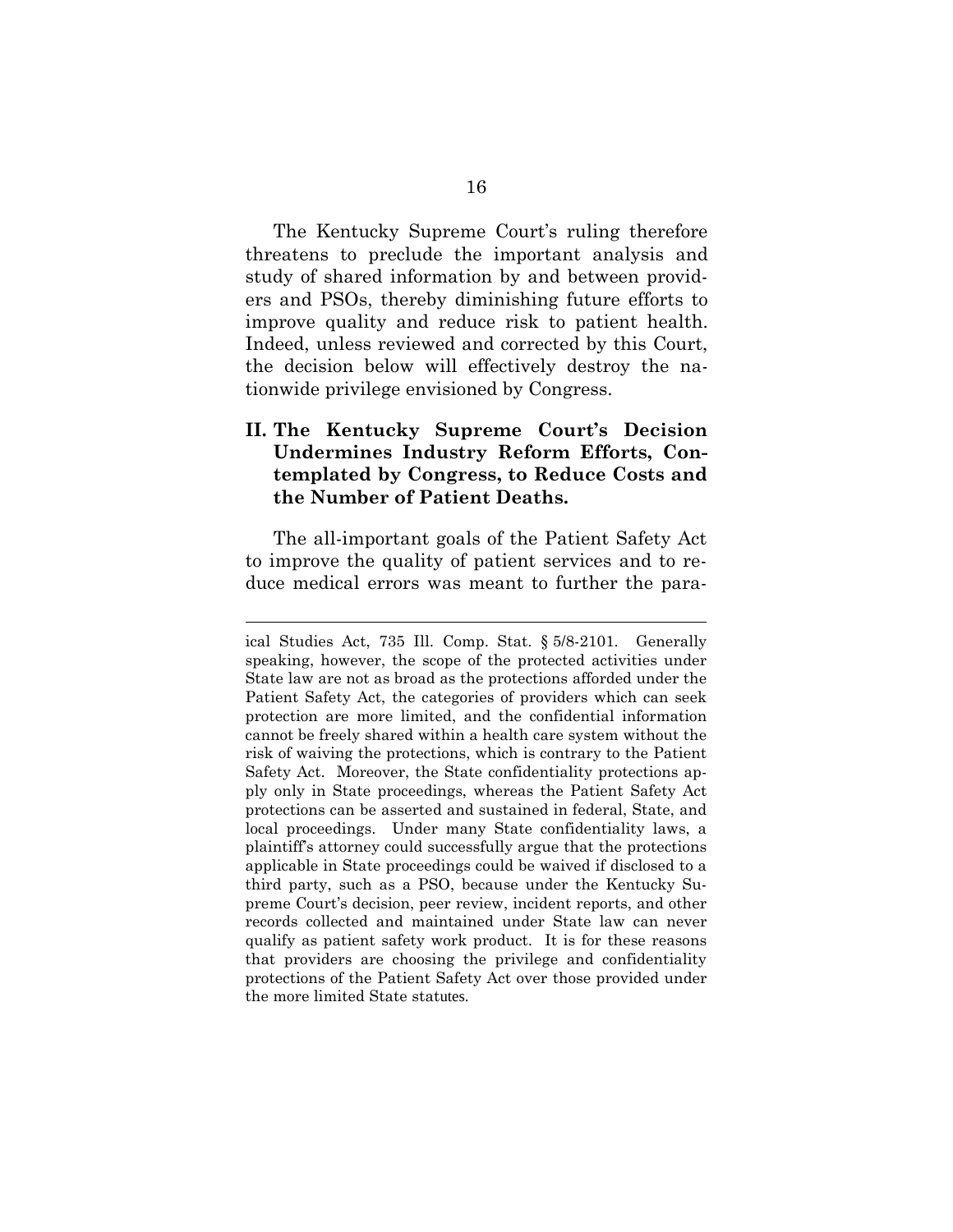digm shift occurring in the health care industry, which increasingly conditions reimbursement on the quality of services provided as measured against established standards and quality metrics. Evidence of this "volume to value" movement has long been reflected in what is termed "pay for performance" standards implemented by private payers designed to increase quality and reduce costs. *See generally* Julia James, Health Policy Brief: Pay-for-Performance, Health Affairs (Oct. 11, 2012) (available at http://healthaffairs.org/healthpolicybriefs/ brief\_pdfs/healthpolicybrief\_78.pdf) (last viewed Apr. 19, 2015).

In addition, the federal government, through the Patient Protection and Affordable Care Act ("ACA"), Pub. L. No. 111-148, 124 Stat. 119 (2010), has implemented numerous program requirements that condition reimbursement and the imposition of payment penalties on meeting identified quality metrics as a means of reducing health care costs and improving care. Examples of such federal programs include:

- The Medicare Shared Savings Program for Participating Accountable Care Organizations, under which such entities must meet 33 established quality metrics in order to share in cost savings and avoid payment penalties. Examples of these metrics include preventative health measures for diabetes, hypertension and heart failure. 42 C.F.R. §§ 425.10 *et seq.*
- The Value-Based Purchasing Program, which applies to hospitals (ACA § 3001, 124 Stat. at 353-63), physicians (ACA § 3007, 124. Stat. at 373-76), skilled nursing facilities and home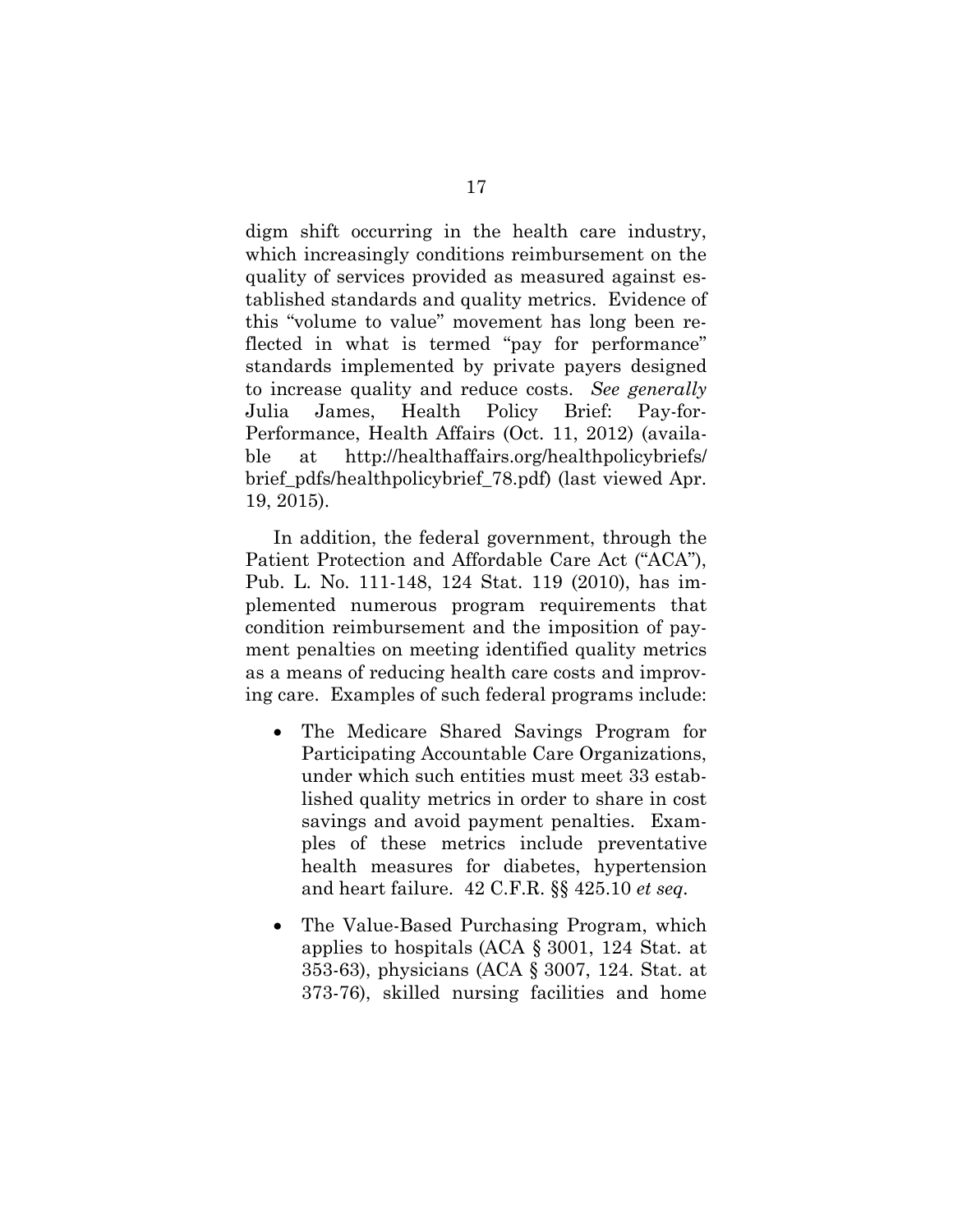health agencies (ACA § 3006, 124 Stat. at 372- 73), imposes identified quality metrics that, if not met, will result in penalties and reductions in payment. Examples of these metrics include heart failure discharge instructions and medication given to heart attack patients within 90 minutes of hospital arrival.

- The Hospital-Acquired Conditions Reduction Program, which reduces Medicare payments to hospitals in the lowest quartile with respect to the number of hospital-acquired conditions. Examples include catheter infections and foreign bodies left in the patient after surgery. ACA § 3008, 124 Stat. at 376-78.
- The Hospital Readmissions Reduction Program, which penalizes hospitals whose readmission rates for admitted patients with heart attacks, pneumonia, or joint replacement exceed a certain ratio by up to a maximum of 3% of their Medicare payments. ACA § 3025, 124 Stat. at 408-13.

Most recently, the Centers for Medicare and Medicaid Services announced that the current 20% of Medicare payments tied to accountable care organizations and other similar programs based on quality outcomes will be increased to 50% by 2016. From January 2012 to December 2013, these programs have resulted in saving 50,000 lives, a cost reduction of \$12 billion in spending, and 150,000 fewer readmissions. Dep't of Health & Human Servs., *Press Release: Better, Smarter, Healthier: In historic announcement, HHS sets clear goals and timeline for shifting Medicare reimbursements from volume to*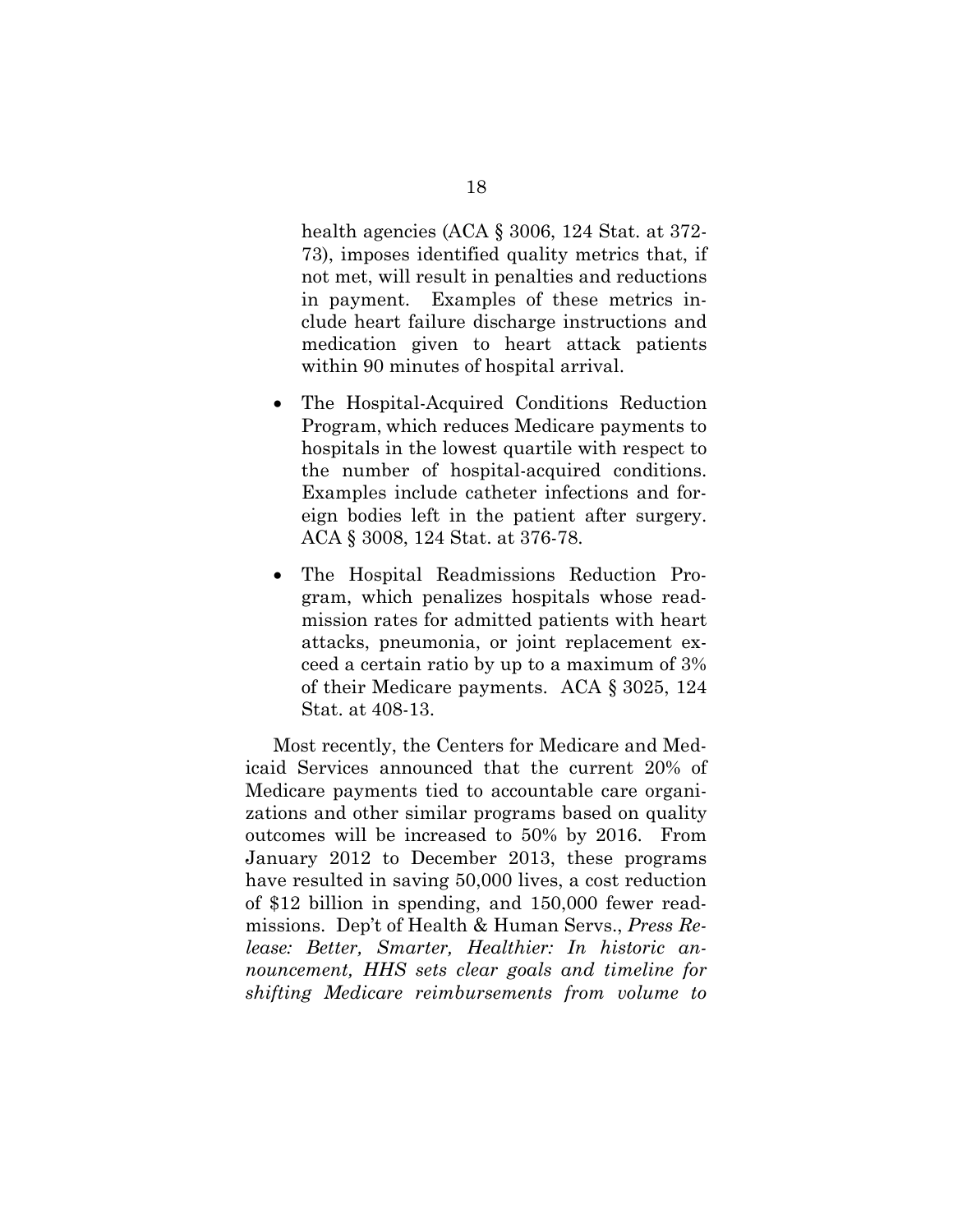*value* (Jan. 26, 2015) (available at http://www.hhs.gov/news/press/2015pres/01/2015012 6a.html) (last viewed Apr. 19, 2015).

In order to meet these private payer and governmental quality outcome standards and metrics, hospitals, physicians, and other providers must implement processes that incorporate these metrics into their quality, risk, peer-review and other patientsafety activities so that the provider's compliance can be tracked and monitored, and remedial efforts taken. Providers also engage in these patient-safety activities because they help reduce malpractice liability and the associated costs in defending against these claims. Indeed, the resulting internal evaluations and reviews are used precisely to correct substandard practices. These materials also are reported to PSOs for further evaluation and analysis all of which are considered patient safety work product.

The confidentiality protections afforded to providers and PSOs under the Patient Safety Act therefore become essential to meeting these federal quality standards, because they facilitate frank and robust discussions and evaluations about medical errors and other adverse events. In fact, the Affordable Care Act provides that all hospitals with more than 50 beds, and that have contracted with payers participating in State insurance exchanges, are required to establish or participate in a PSO by January 2015. ACA § 1311(h), 124 Stat. at 180 (codified at 42 U.S.C. § 18031(h)). Although this required participation in a PSO has been delayed for two years, the importance of PSOs in the health care industry's effort to improve care and to reduce unnecessary utilization and costs is obvious.